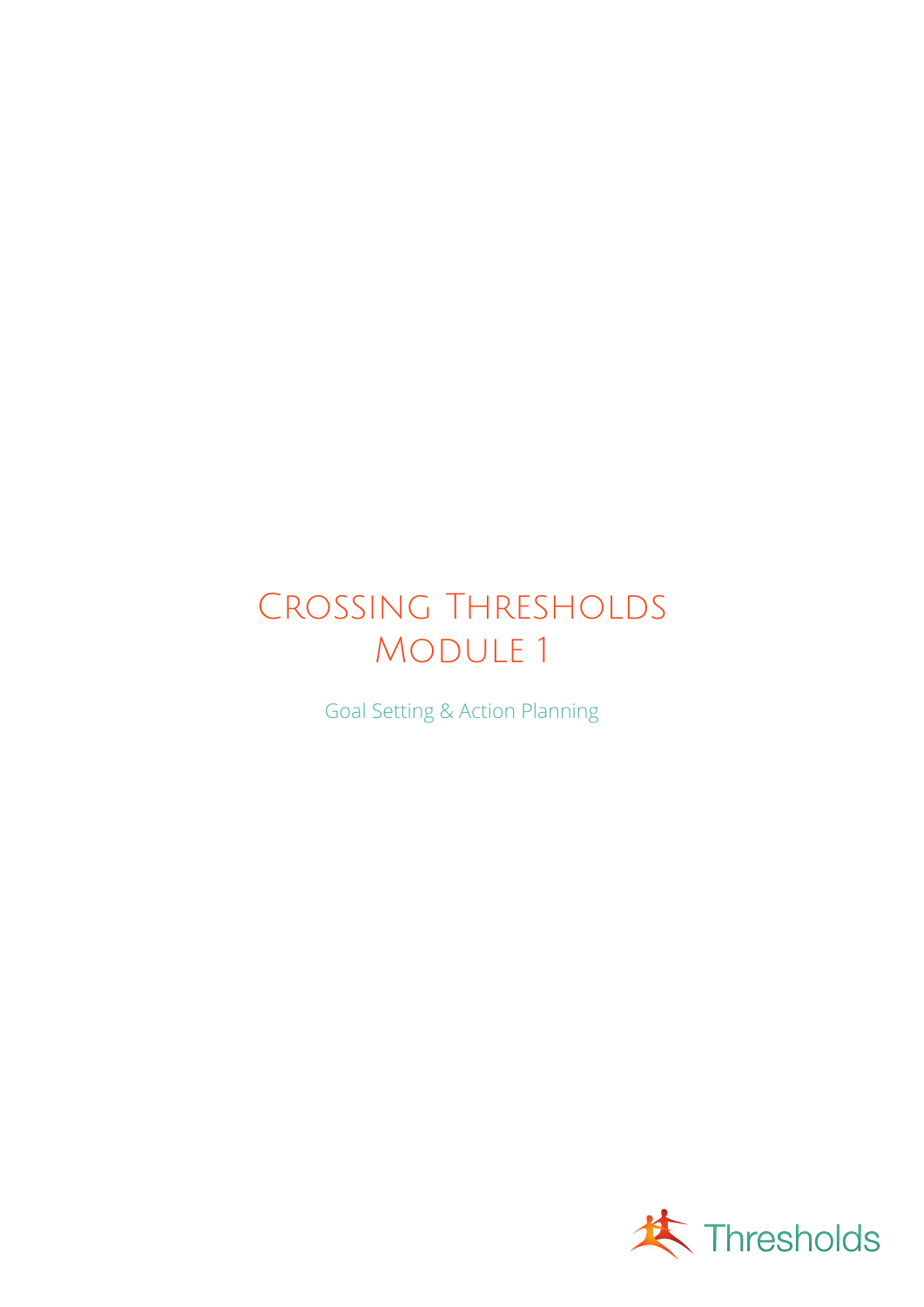

# WOULD YOU RATHER...?

Rules of the game:

- Take it in turns to ask each other as many questions and why in the next 2 minutes
- You must ask 'why?' after a 'would you rather' question
- For your birthday would you rather receive cash or gifts?
- Would you rather always say everything on your mind or never speak again?
- Would you rather make a phone call or send a text?
- Would you rather change your eye or hair colour?
- Would you rather have the best house in a bad neighbourhood or the worst house in a good one?
- Would you rather end hunger or hatred?
- Would you rather spend a year as a cop or a teacher in an inner-city area?
- Would you rather be 4ft 5 or 7ft 7?
- 9 Would you rather hear the good news or the bad news first?
- Would you rather work more hours per day, but fewer days or work fewer hours but more days?
- Would you rather spend the day with your favourite athlete or your favourite movie star?
- Would you rather live where it is constantly winter or constantly summer?
- Would you rather be locked in an amusement park or a library?
- Would you rather be a little late or way too early?
- Would you rather be known for intelligence or your good looks?
- Would you rather have more time or more money?
- Would you rather have a rewind or pause button on your life?
- Would you rather mentally or physically never age?
- Would you rather work in a group or alone?
- Would you rather be poor and work at a job you loved or rich and work at a job you hate?
- 21 Would you rather have your flight delayed by 8 hours or lose your luggage?
- Would you rather go without TV or junk food for the rest of your life?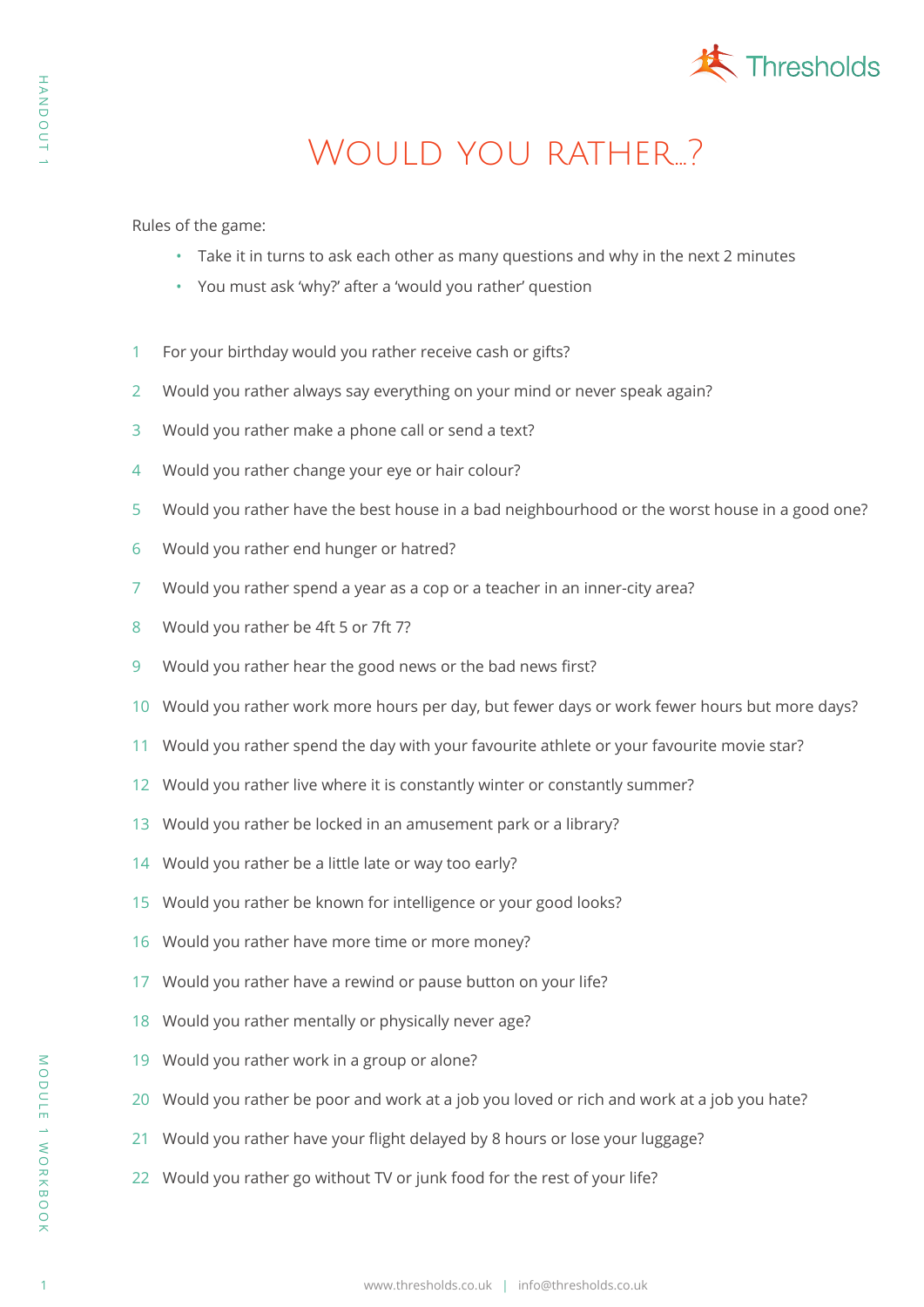

- 23 Would you rather be fluent in all languages or a master of every musical instrument?
- 24 Would you rather become someone else or just stay you?
- 25 Would you rather travel the world for a year on a shoestring budget or stay in only one country for a year and live in luxury?
- 26 Would you rather have a completely automated home or a self-driving car?
- 27 Would you rather have free wi-fi wherever you go or be able to drink unlimited free coffee?
- 28 Would you rather lose all your money or all the pictures you have ever taken?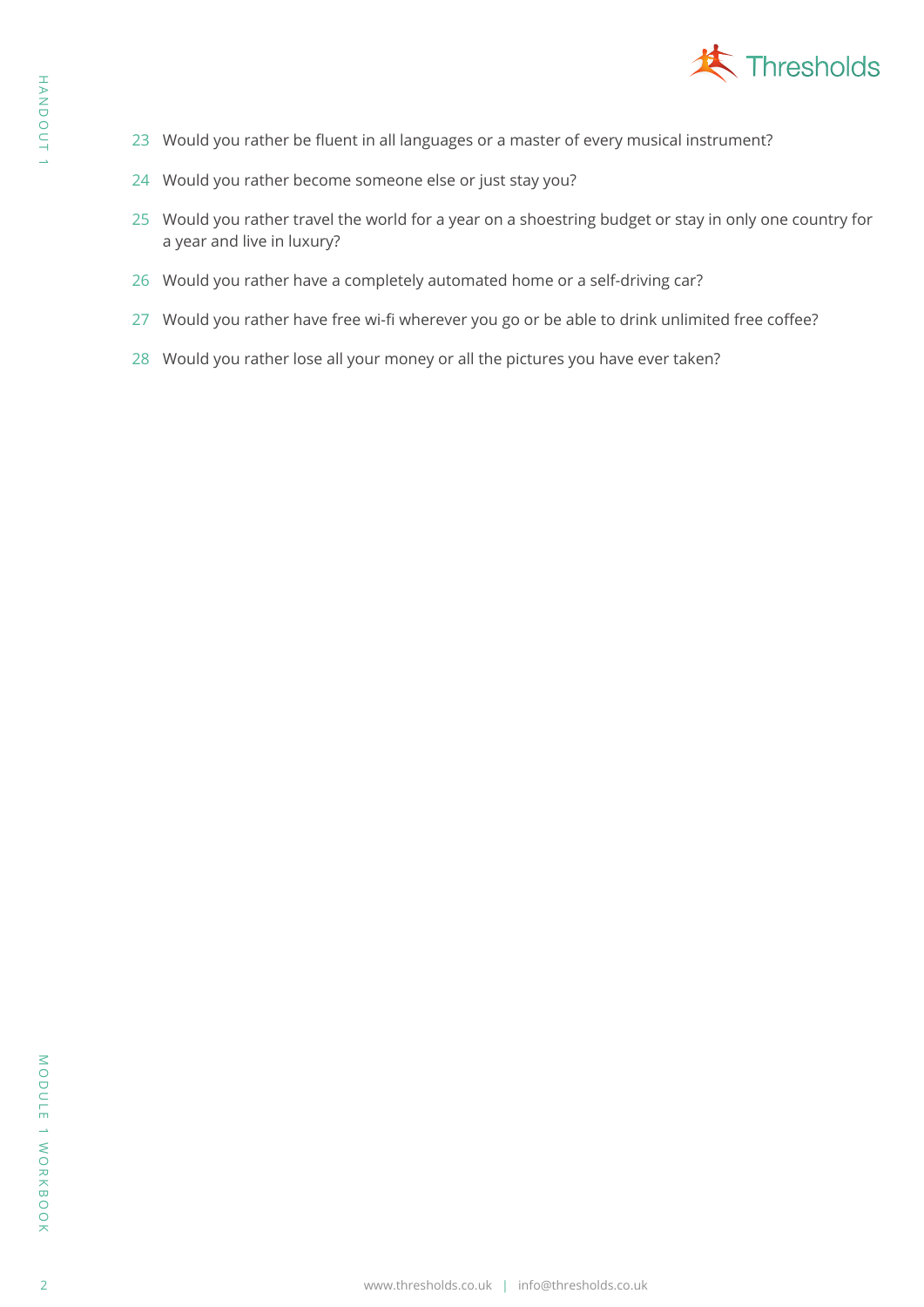

# CREATING

## **Adapted from an article by Robert Fritz, used with his permission**

Why is it that some people don't learn how to create what they truly want to create? There are a few interesting reasons:

First of all, most people have not been trained in the skills of the creative process. It doesn't sound like a centrepiece of mainstream education like maths, science, or language skills. Yet the creative process is the most successful process for accomplishment in the history of civilisation. It has created all of the arts, most of science and technology, pop culture, literature and poetry, and it has fuelled invention and innovation in business and organisations.

Can it be understood? Can it be taught? The happy answer to both questions is yes. But before we can begin to do it, we need to think differently about our goals, our relationship to success or failure, and the nature of discipline and momentum.

#### **Structural Tension: the key**

The key to the creative process is structural tension. Whenever we establish a tension, it strives for resolution. Structural tension is established through contrast: between our desired state (our goals, aspirations, desires) and our current reality in relationship to those goals. We can move toward resolving the tension by taking actions that bring our goals and reality closer together. The ultimate resolution happens when we accomplish our goals. Moving toward our goals sounds simple, but requires the development of many skills.

### **Discipline**

All disciplines are unnatural. That's why they are disciplines. When we have an itch, it is natural to scratch. It takes discipline not to scratch. In establishing structural tension, it takes discipline to define the actual end result we want to create, and to define reality objectively, outside the distortions of our assumptions, theories, and concepts. It takes discipline to confront moments that are filled with frustration, disappointment and setbacks. Without a discipline for establishing and maintaining structural tension, it's very difficult to accomplish any great mastery. Every time the situation becomes uncomfortable –for example when you face rejection– you will be prone to give up. By contrast, if you operate with a discipline based on what you genuinely want, you may still feel disappointment, but you are less likely to give up.

#### **Thinking about what we want**

When my colleagues and I first started teaching adults the creative process back in the 1970's, many people had a lot of trouble answering this simple question: What do you want? Instead of considering what they actually wanted, they would attempt to describe what they thought they should want, or they would name the elimination of problems as what they said they wanted, or they would use vague slogans, or they would think about processes rather than what the processes were supposed to produce. The situation was all rather puzzling at first, until the obvious became obvious: A lot of people don't know how to think about what they want. They have had the subject so drummed out of their brains that it's as if they can't think about certain ideas because they don't know the right questions to ask. Too many young people are taught to give up their dreams before they have had any experience attempting to pursue meaningful goals. This happens, paradoxically, because we love them, and we don't want to see them suffer. Our tendency is to protect them and control them, so they will be saved from the emotional upheaval that disappointment can bring. To protect them from disappointment,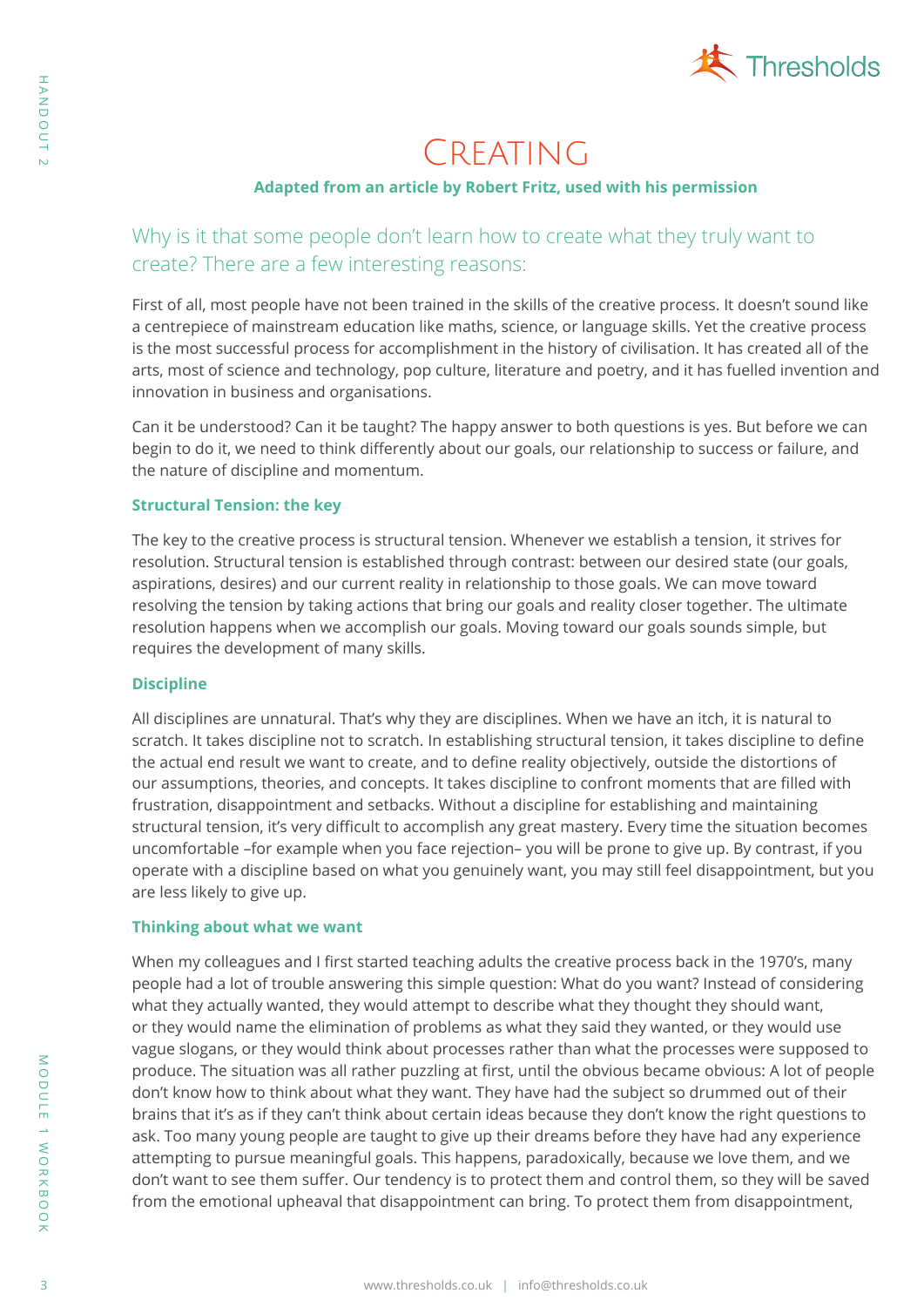

adults inadvertently censor young people not only from trying to create what might matter to them, but from even thinking about trying.

#### **It begins with a question**

The creative process begins with this deceivingly simple question: What do you want to create? When we get into the habit of defining our goals, visions, and aspirations, we are developing a true skill –a skill that people need to learn if they are to master their life- building process.

Defining goals is a good beginning to have in place, but only a beginning. The next step is even harder, and that is to describe current reality accurately and objectively.

#### **Just the facts**

Most people learn to distort reality. They do so because reality often includes things they don't like. But without a fix on reality, they will not be able to know where they are in relation to their goals.

Learning requires the ability to evaluate our actions: Did they work? Did they not work? We need to consider two essential data points: the current state and our desired outcomes. The skill of evaluating the actual situation must be developed deliberately, because it is easy to distort reality when we don't like what there is to see. To develop this skill, people must be able to tolerate disappointment and frustration but not let those experiences stop them.

### **The Self-Esteem Trap**

One of the concepts that has become popular over the past twenty years is the idea that in order to be successful in life, one must have high self-esteem. This is simply not the case! If we read the biographies of some of the most successful people in history, we find that a majority of them had grave doubts about themselves but still were able to achieve their aspirations and influence the world. The question of self esteem is independent from your ability to create what most matters to you in your life.

When we are creating something, we have one of two places we can place our focus: on ourselves or on the object of our creation. These different points of focus lead to very different possibilities. If the focus is on us, then our performance becomes a reflection of our identity, and our worth becomes tied to how well we did. The purpose of any action becomes "what it says about me" rather than "how well it supports my accomplishment of my goals."

In the real world, learning often includes being pretty bad at something before it is possible to be competent. How can people tolerate being inept on the way to mastering new skills and abilities if their focus is on themselves? Most successful people learn that self-esteem and self-opinion are totally irrelevant when it comes to creating what matters to them in their lives. "Take what you do, but not yourself, seriously," is the oft-quoted phrase.

### **The lesson of action**

Once we have established the desired outcomes we want, and the current reality we have, the next natural step is to act. There is a feedback system that kicks in when we act within the context of structural tension: action produces results that are evaluated ("How well did the actions move us toward our goal?"), which leads to adjustments of future actions. This feedback system continues until the goal is accomplished. Some of the best life learning takes place within this context, because the lesson is both specific to the actual goal that is being pursued, and the general understanding that the person can learn what is needed to learn.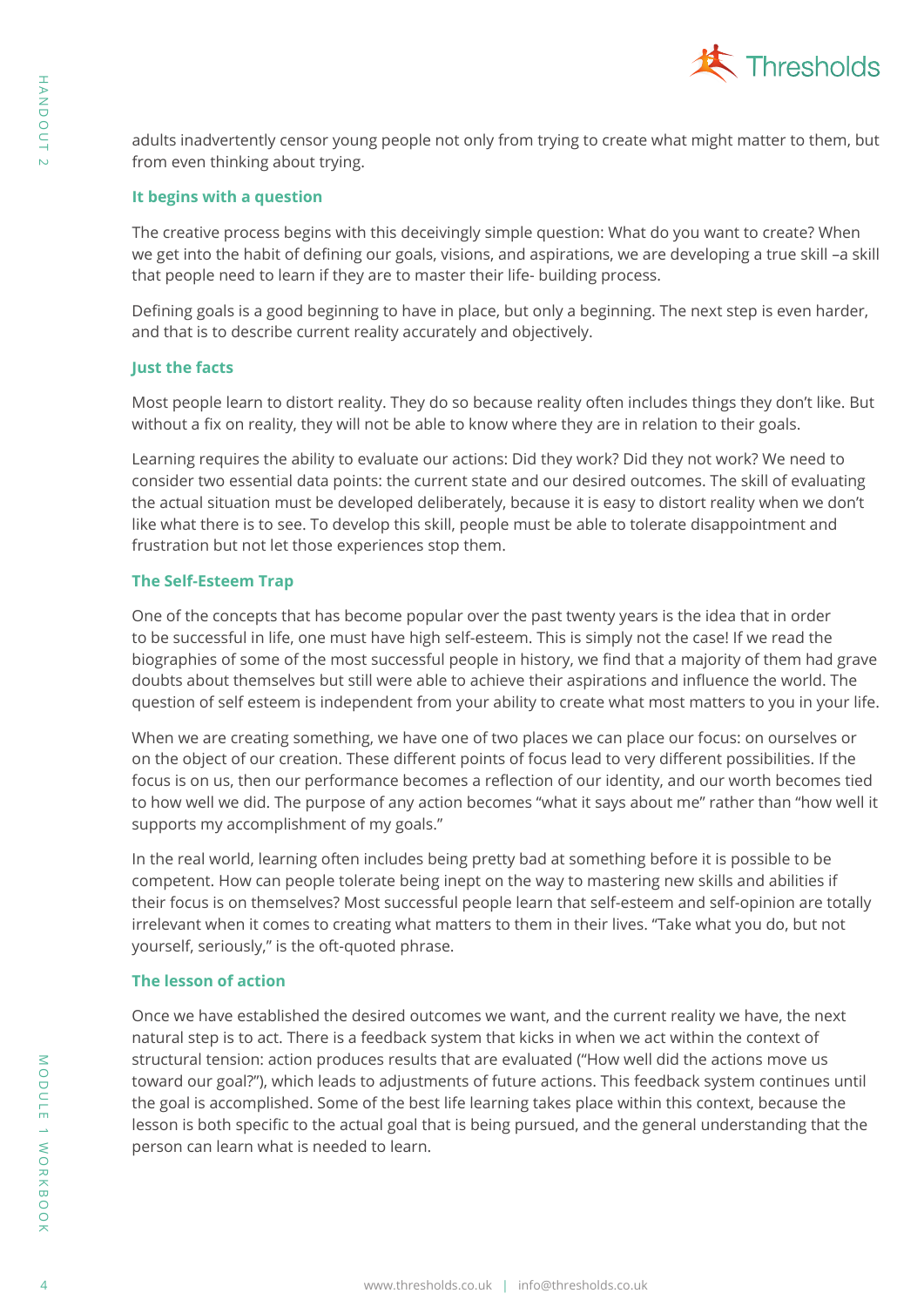

# Crossing thresholds

# Programme description

The skills you learn in Crossing Thresholds are both powerful and pragmatic. You will learn how to define what you want clearly and honestly, set achievable goals that you are fully committed to, and present yourself with confidence and credibility.

Throughout Crossing Thresholds you are building a foundation that will last for years. You will build on this foundation as the course progresses, and you will have opportunities to be challenged, inspired, and stretched.

### **What are the benefits?**

- Increased clarity of direction
- A strategic plan to help you take your career in the direction you want
- • Greater confidence
- Enhanced ability to do yourself justice at interviews
- A supportive network of peers

## **What does the programme involve?**

- Five group modules (see below for topics covered)
- Mentoring by someone in a more senior grade
- Peer Group assignments
- 'Hot Topic' learning events
- Shadowing

### **Programme Values:**

Support and goodwill – wanting the best for each other Being in the learning mode i.e. open to fresh ideas and feedback Designed to stimulate your own ideas and encourage your own exploration

# **Module 1: Career goal-setting and planning**

The two-day whole group module includes:

- Vision, values and goals
- Creating a viable action plan
- Getting the best from mentoring
- Meeting and working together in Peer Groups
- Tips from past participants

# **Module 2: Getting the balance right for you**

Day one includes:

- Mindfulness
- Looking at what you want in your life as a whole
- Getting the right work done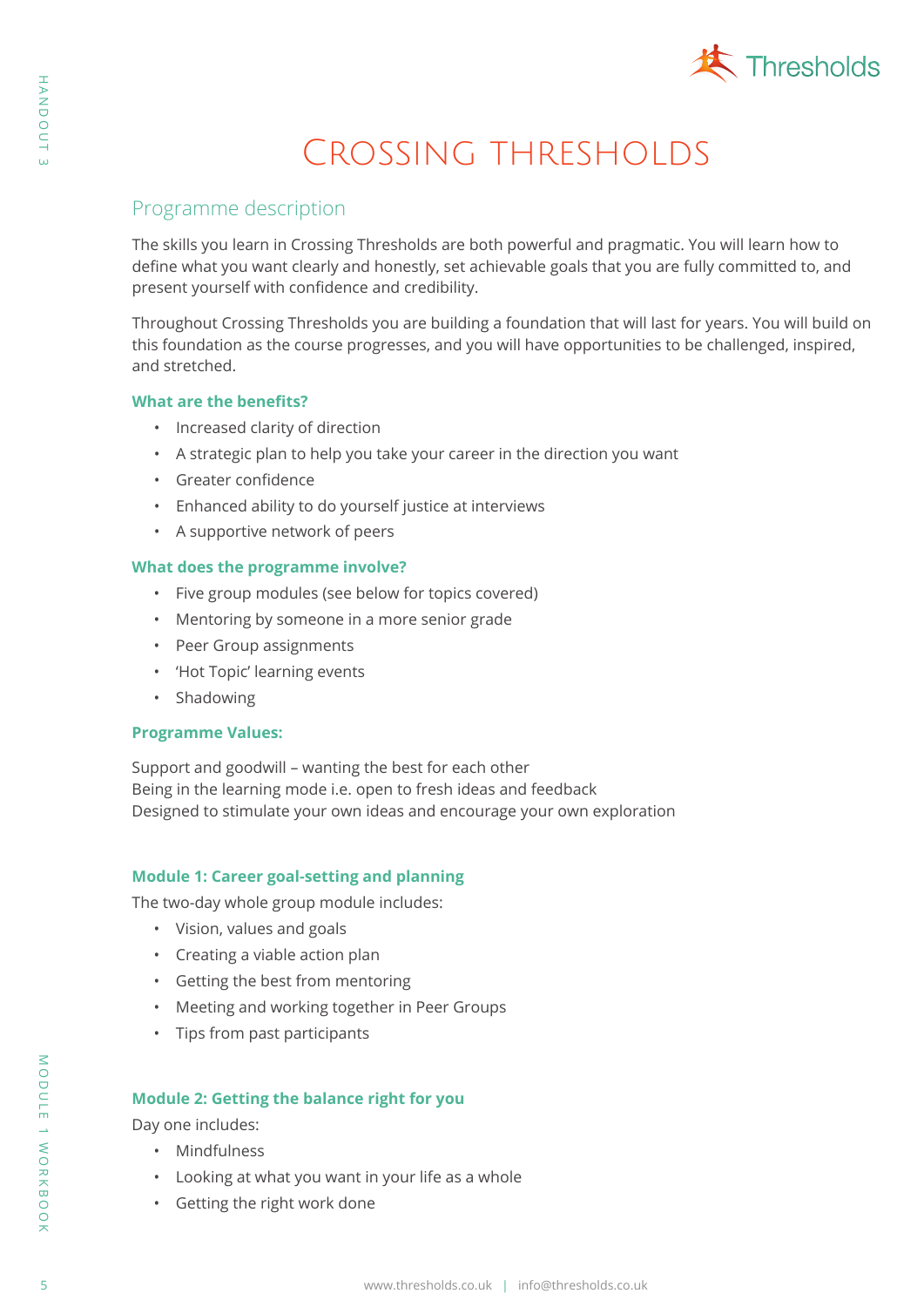

• Establishing your ideal life pattern

Day two (self-directed) includes post-module assignments in Peer Groups

#### **Module 3: Succeeding at interviews**

Day one includes:

- Personal branding
- Interview tips
- Structuring your answers
- Informal interview with feedback on strengths and weaknesses

Day two (self-directed) includes post-module assignments in Peer Groups

#### **Module 4: Communicating with impact**

Day one includes:

- Presenting with credibility
- • Giving difficult feedback
- Thinking on your feet
- Real-play practice sessions

Day two (self-directed) includes post-module assignments in Peer Groups

#### **Module 5: Positioning for success**

Day one includes:

- Career goal refresh
- Peer feedback
- Developing resilience
- • Raising your profile
- Mentor panel: tips for going forward

Day two (self-directed) includes post-module assignments in Peer Groups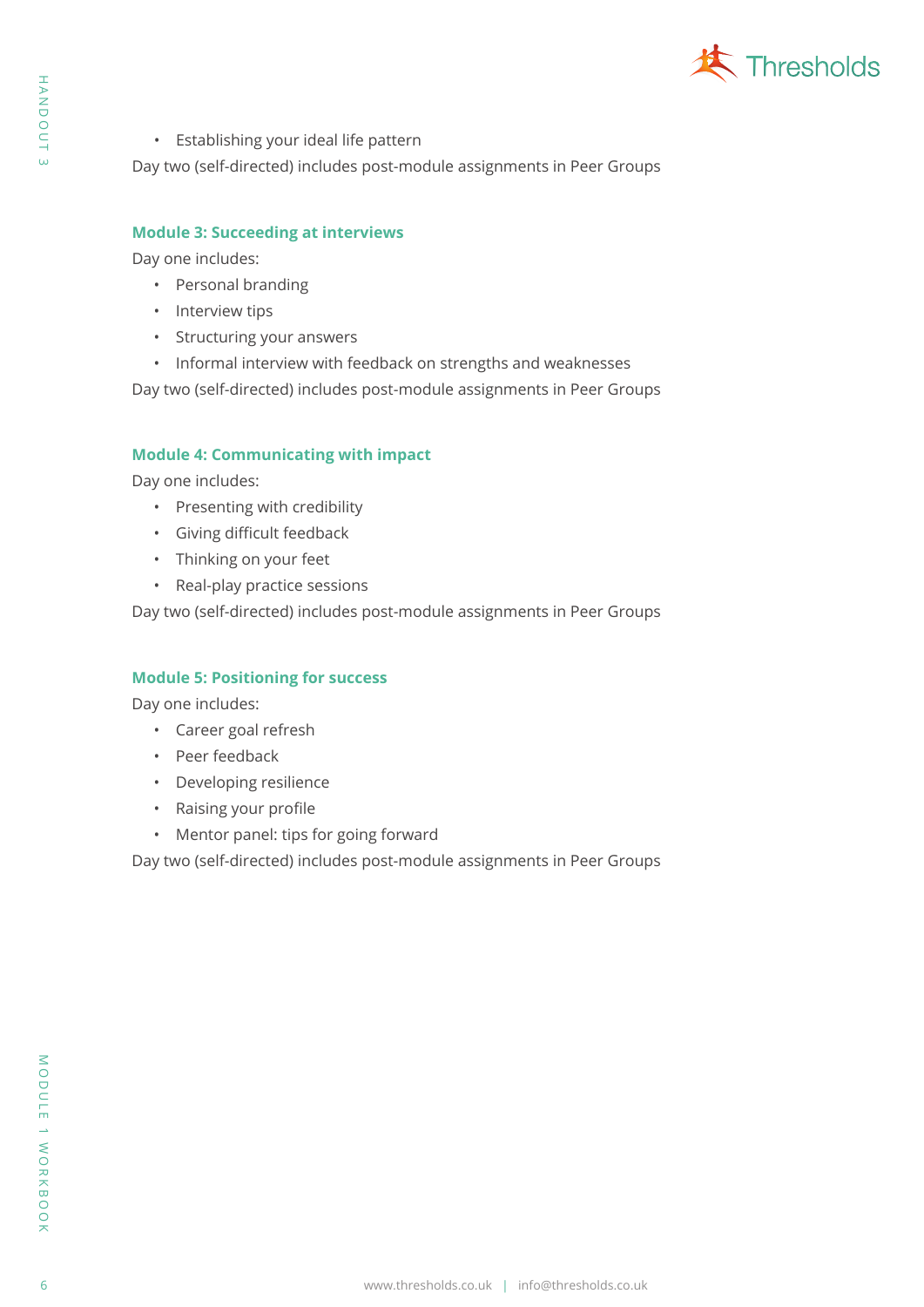

# **AGENDA**

# Day 1

#### **Morning**

Welcome, practicalities and introductions Programme aims and structure

Personal narratives

Visualising your ideal career

1st draft career goal statement

Tips to help you clarify what you want

### **Afternoon**

2nd draft career goal statement Introducing mentoring & Shadowing Working in Peer Groups

# Day 2

### **Morning**

Overnight reflections Refining career goals Assessing your current situation Identifying strategic milestones Peer input

## **Afternoon**

Grad Panel Hot Topic planning in Peer Groups Next steps Review of the module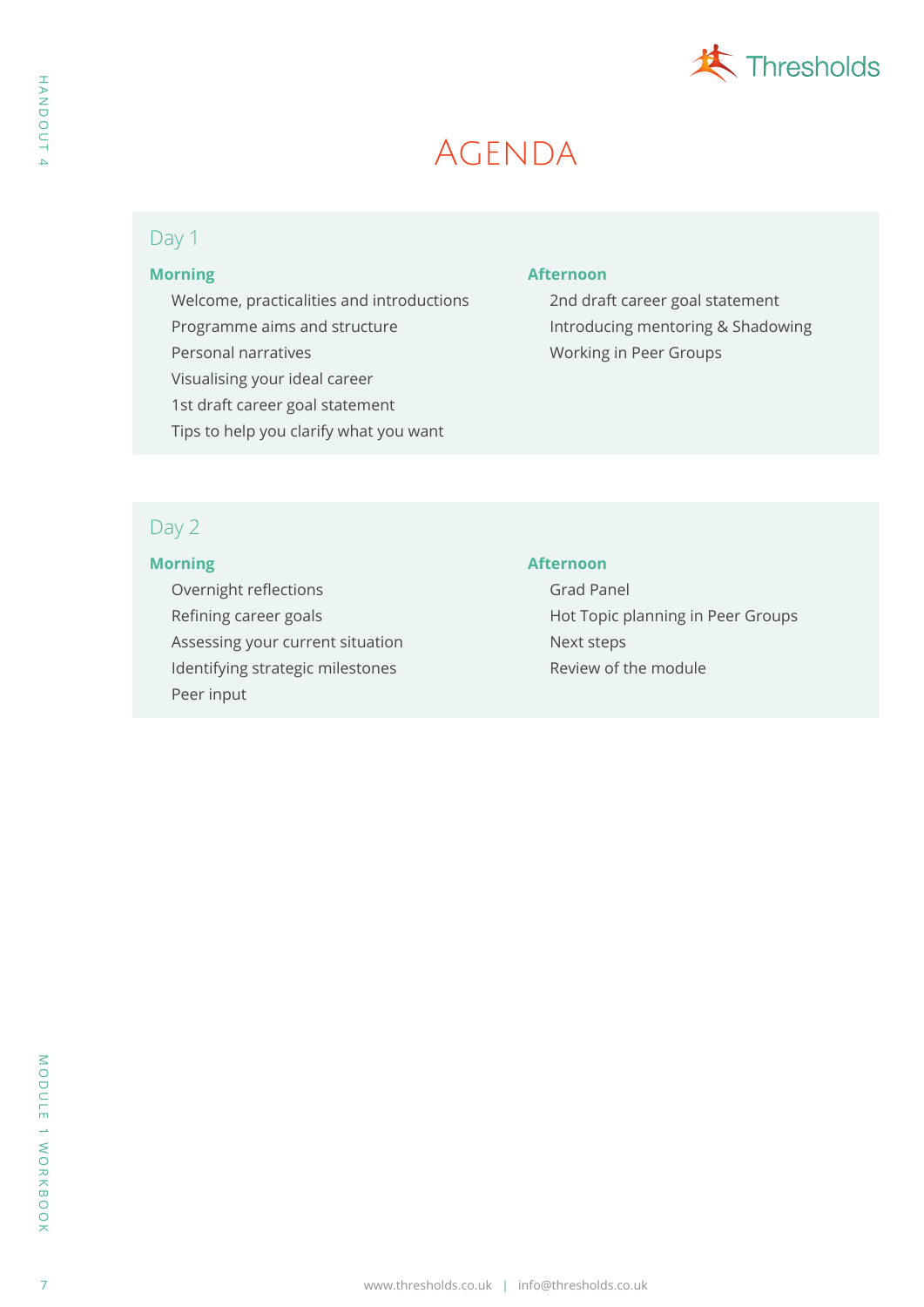

# Personal Narrative Worksheet

Please answer the following as honestly as possible:

**What are the core values / motivations which underpin what you do?**

**What are your best qualities / character traits?**

**What have been your most important (in)formative experiences and achievements?**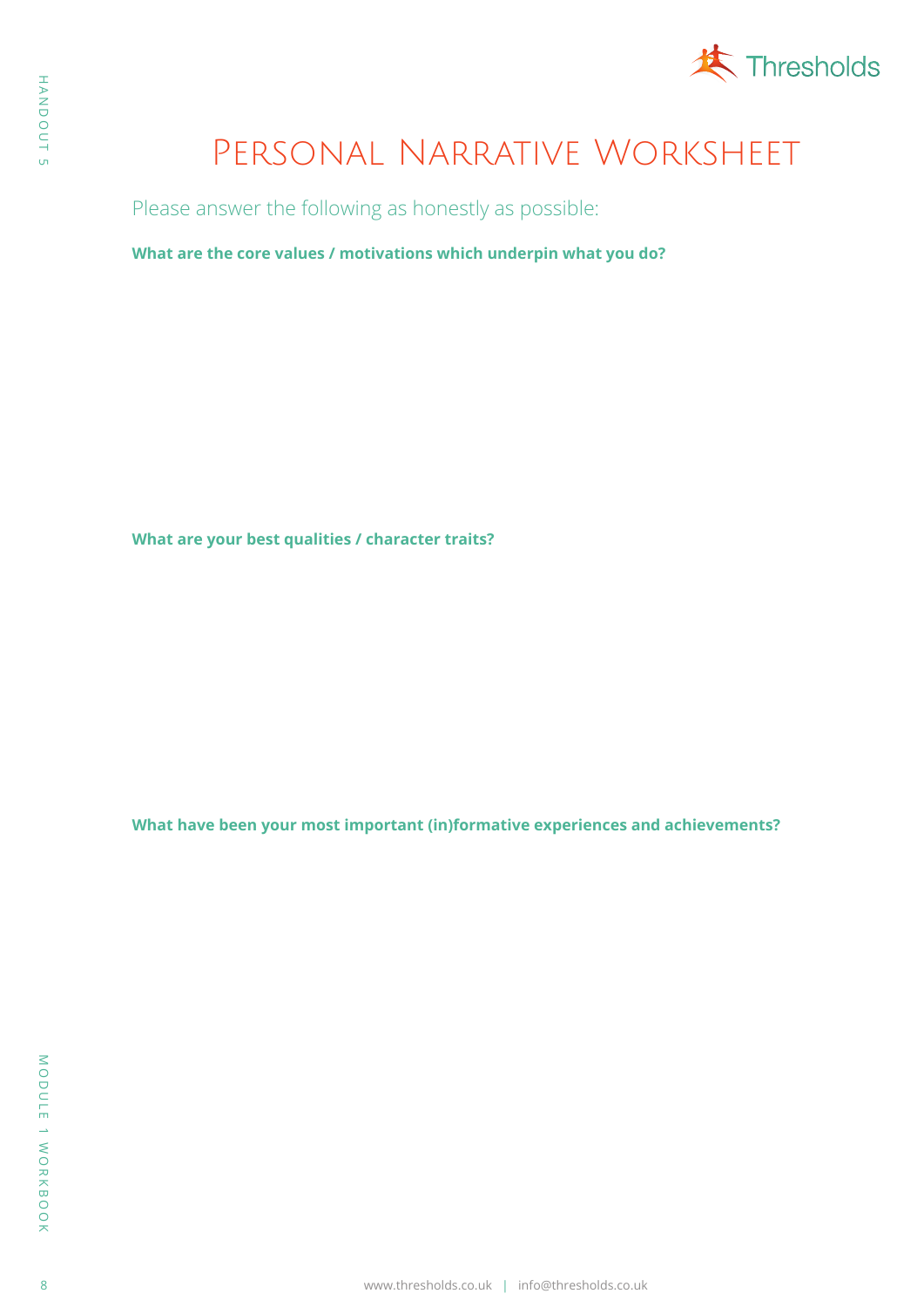

# Your Vision for your ideal career

# **Ideal job/career**

This box may be blank - don't worry!

| <b>Activities</b>         | <b>Kinds of people</b>             |
|---------------------------|------------------------------------|
| <b>Achievements</b>       | <b>Working relationships</b>       |
| <b>Location</b>           | <b>Working environment</b>         |
| <b>Qualities/feelings</b> | <b>Anything else which matters</b> |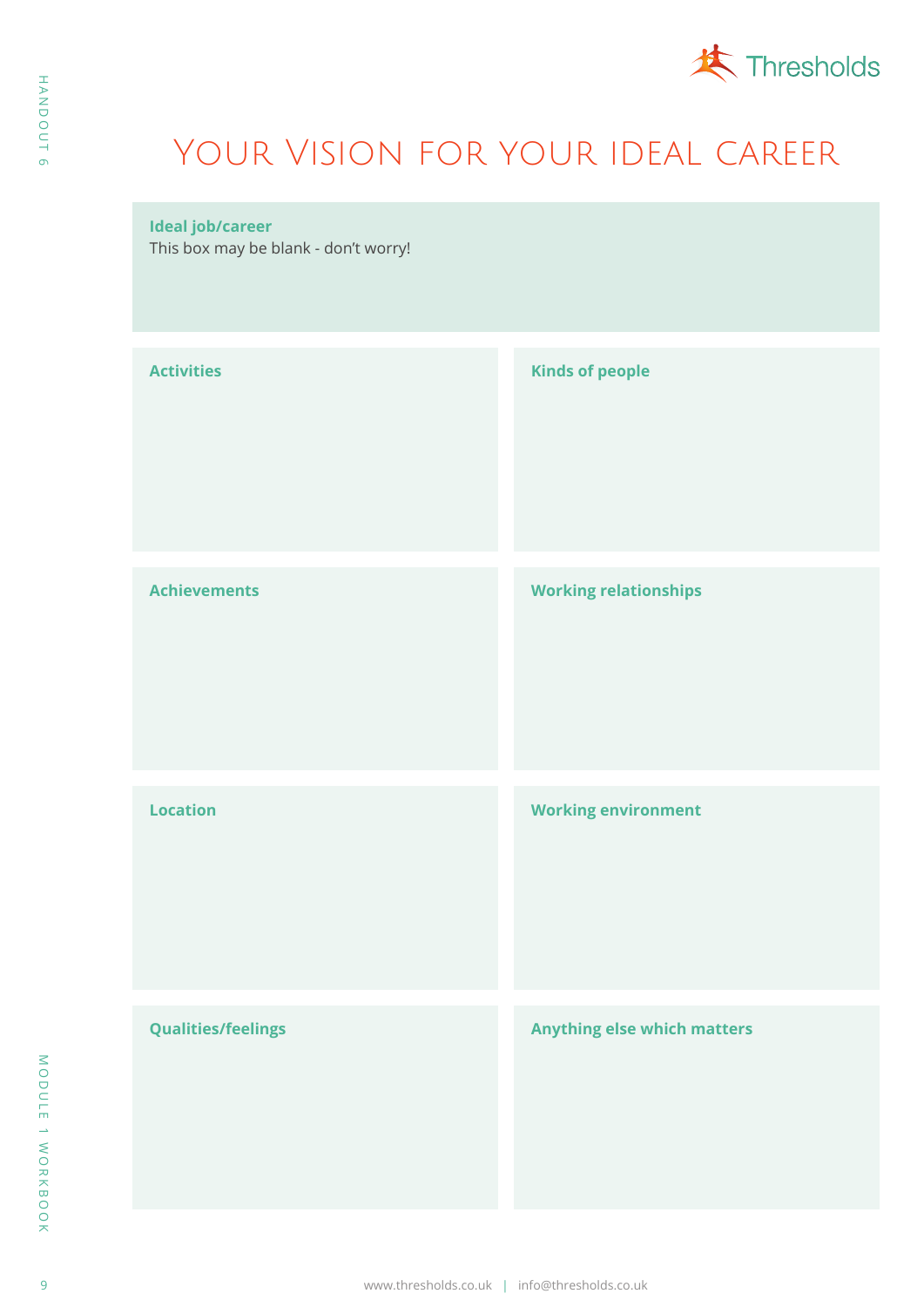

# What do you want in your career?

Think about the next stage of your career (e.g. 2-5 years, but can be longer) and write a statement or list of what you want.

**1st Draft**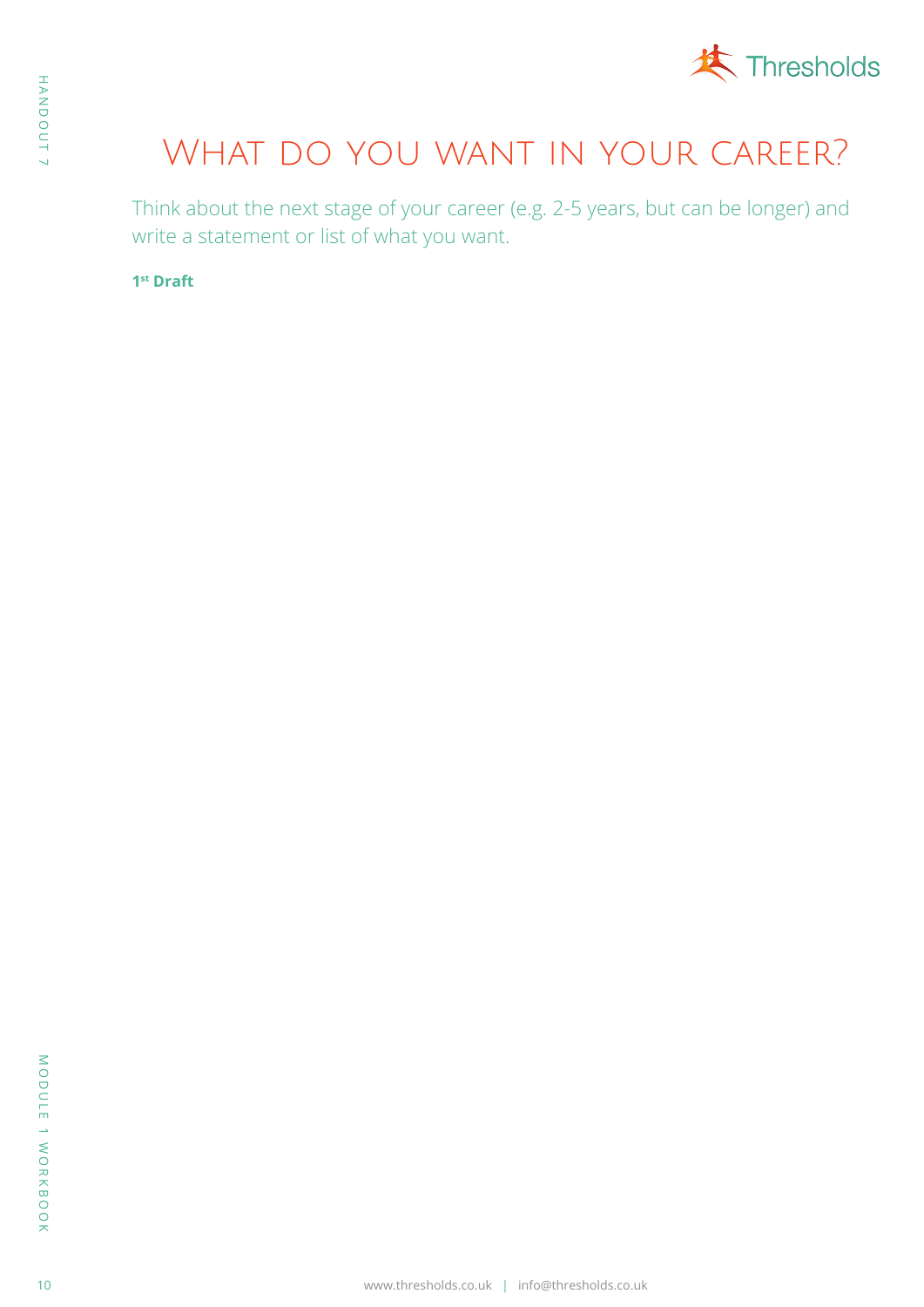

# Tips for thinking about what you want

# What works well:

1 **Being completely honest about what you really want** rather than choosing only what seems possible or reasonable (How can you know what's possible if you don't aim for it?)

**Notes:**

2 **Defining it clearly enough that you'll know if you've achieved it (or how far you still have to go)** rather than choosing vague outcomes e.g. "job satisfaction", "a good salary" or "work-life balance"for it?)

#### **Notes:**

3 **Choosing what you want for its own sake, independent of your current circumstances** rather than just thinking about how to solve current problems (which at best will leave you with the absence of something you don't want instead of the presence of something you do want!) or just using your current circumstances as your reference point e.g. "more respect" or less stress"

#### **Notes:**

4 **Describing the end result you want** rather than focusing prematurely on processes e.g. "get a qualification" or "networking". (You may not know what steps will get you what you want until you start taking them)

**Notes:**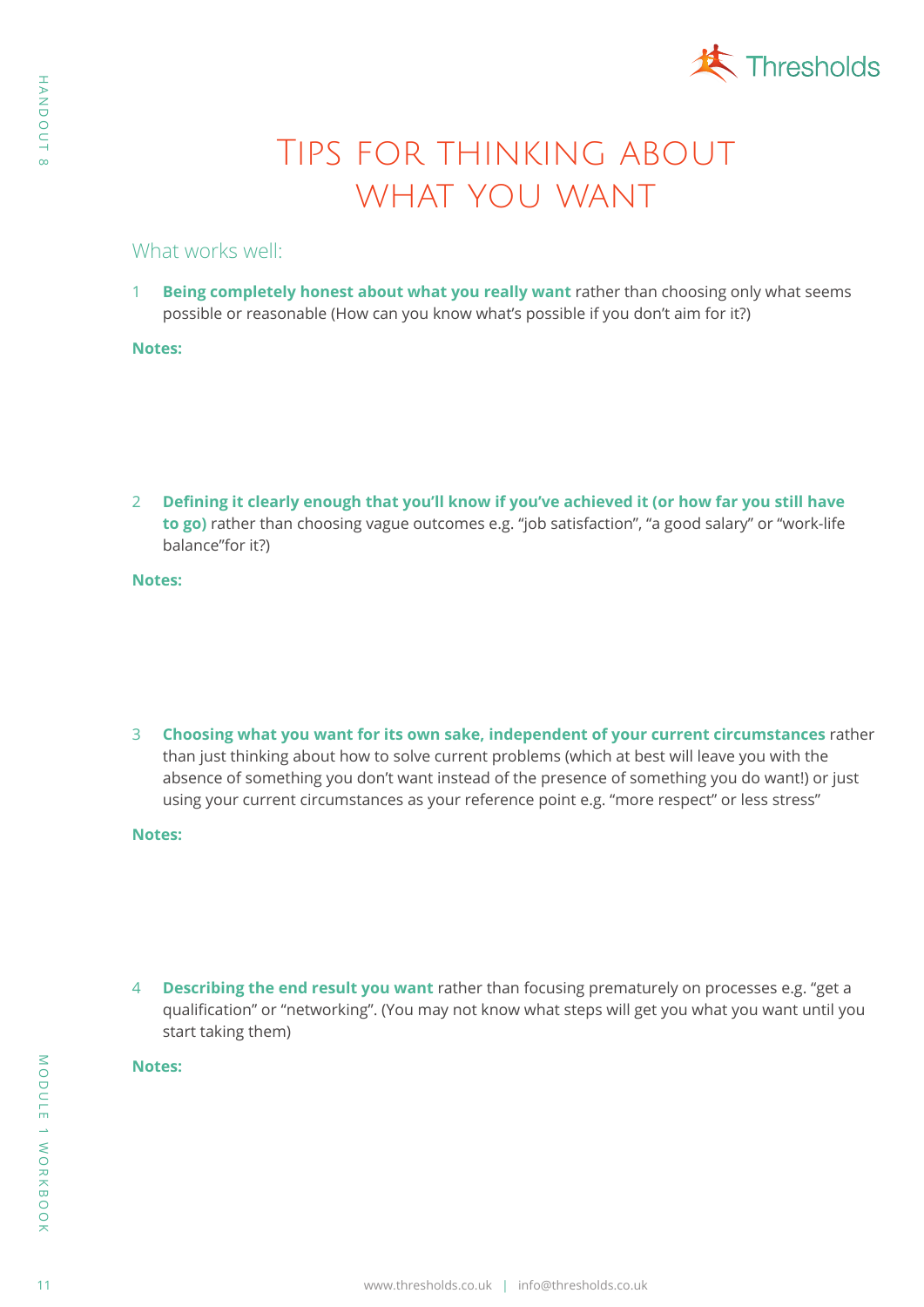

# What do you want in your career?

**2nd Draft**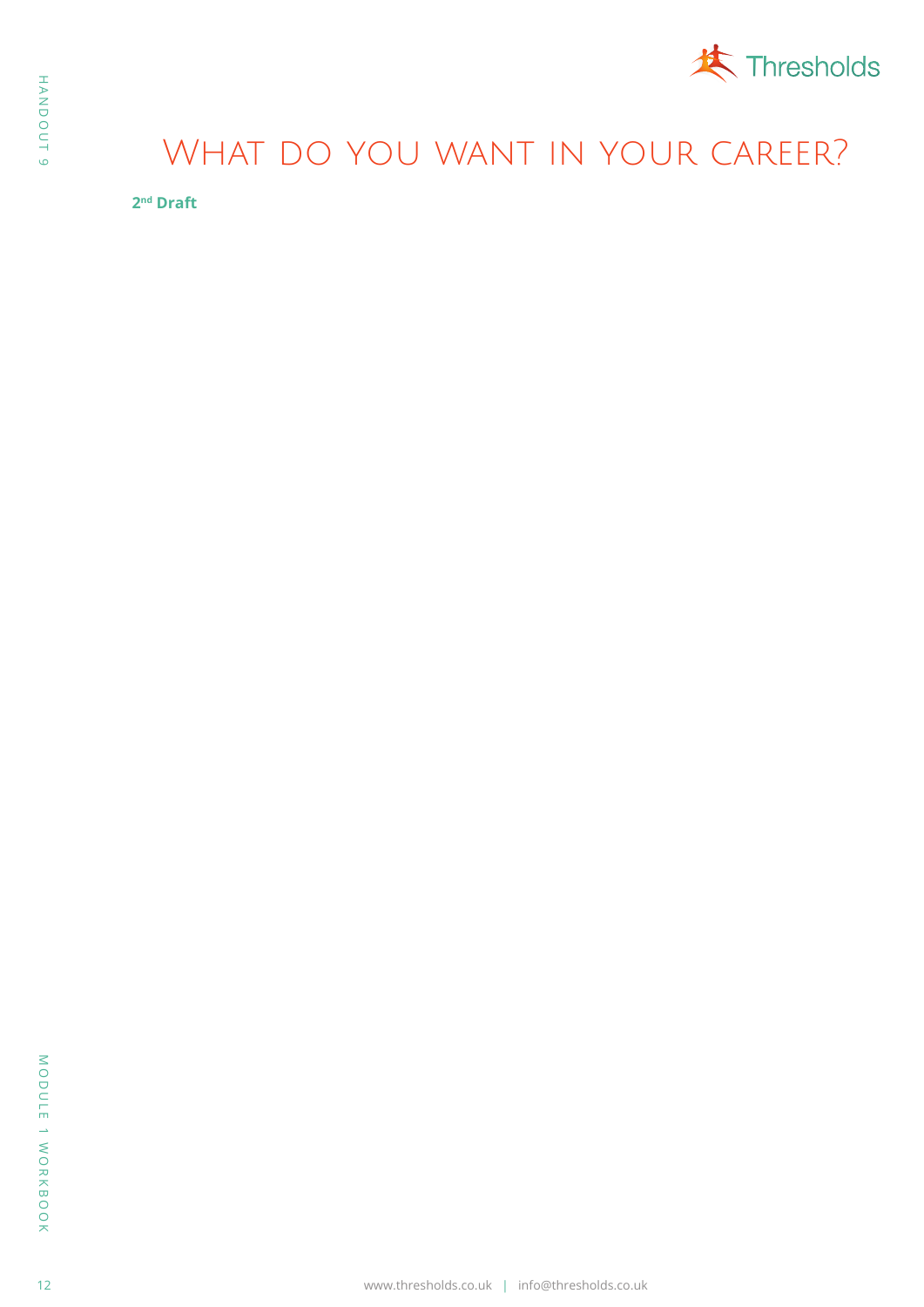

# Tips for a successful mentoring relationship

There is no blueprint for a successful mentor-mentee relationship, but some things can help you get the best from it.

#### **Choosing a mentor**

Everyone listed in the mentor pool would make a good mentor. The role of your mentor is to support you in your learning journey throughout the year, root for your success, help you evaluate your career plan and challenge your assumptions. A common mistake is to select a mentor on the basis on them having similar circumstances to you, or being in your 'dream job'. When requesting a mentor, it is useful to describe what you are aiming to achieve from the programme (for example, I want a mentor who will challenge my assumptions, help me to think about ways to raise my profile or help me improve my communications skills).

#### **Spot Mentoring**

If you want some advice on a certain aspect of work (for example, work-life balance issues from someone who works part-time or to find out what is it like to work in a particular department) Spot Mentoring is ideal for this. This involves a one-off mentoring session, either in person or by phone where you 'pick the brains' of the mentor about a particular topic. You will find a link to the list of Spot Mentors on your personal Crossing Thresholds page.

#### **The mentoring relationship lasts for one year**

We have asked mentors to commit to supporting their mentee for the twelve months of the Crossing Thresholds programme. At the end of twelve months we ask mentors to take on a new mentee. If you have found mentoring helpful we will suggest that you approach someone new to be your mentor.

#### **Mentees must drive the relationship**

This means being proactive in putting dates for sessions in the diary and rescheduling immediately if a session has to be cancelled. It is helpful to advise your mentor what you want to discuss prior to each mentoring session. As the mentoring relationship should support your learning throughout the programme, reminding your mentor what you have covered in your last module/sending them information prior to your meeting will help them prepare for the session and help you both get the best from the meeting.

It is important to 'unpair' if the mentoring relationship ceases for any reason. This can be done in a single click within the Mentoring tab on your Crossing Thresholds personal page. This will allow us to make the mentor available to other women on the programme.

#### **Mentors/mentees are responsive**

Mentees only get 12 months on this programme and the mentoring sessions are key to them getting benefit from it. If either side is unresponsive to repeated communication attempts (i.e. at least 2 emails and a phone call) then please let us know and we will unpair you.

### **Partnerships can continue through changing circumstances**

If either the mentee or mentor leaves their current department or leaves the Civil Service altogether this does not necessarily mean they must end the relationship. If a mentor ends the relationship for

HANDOUT 10

HANDOUT 10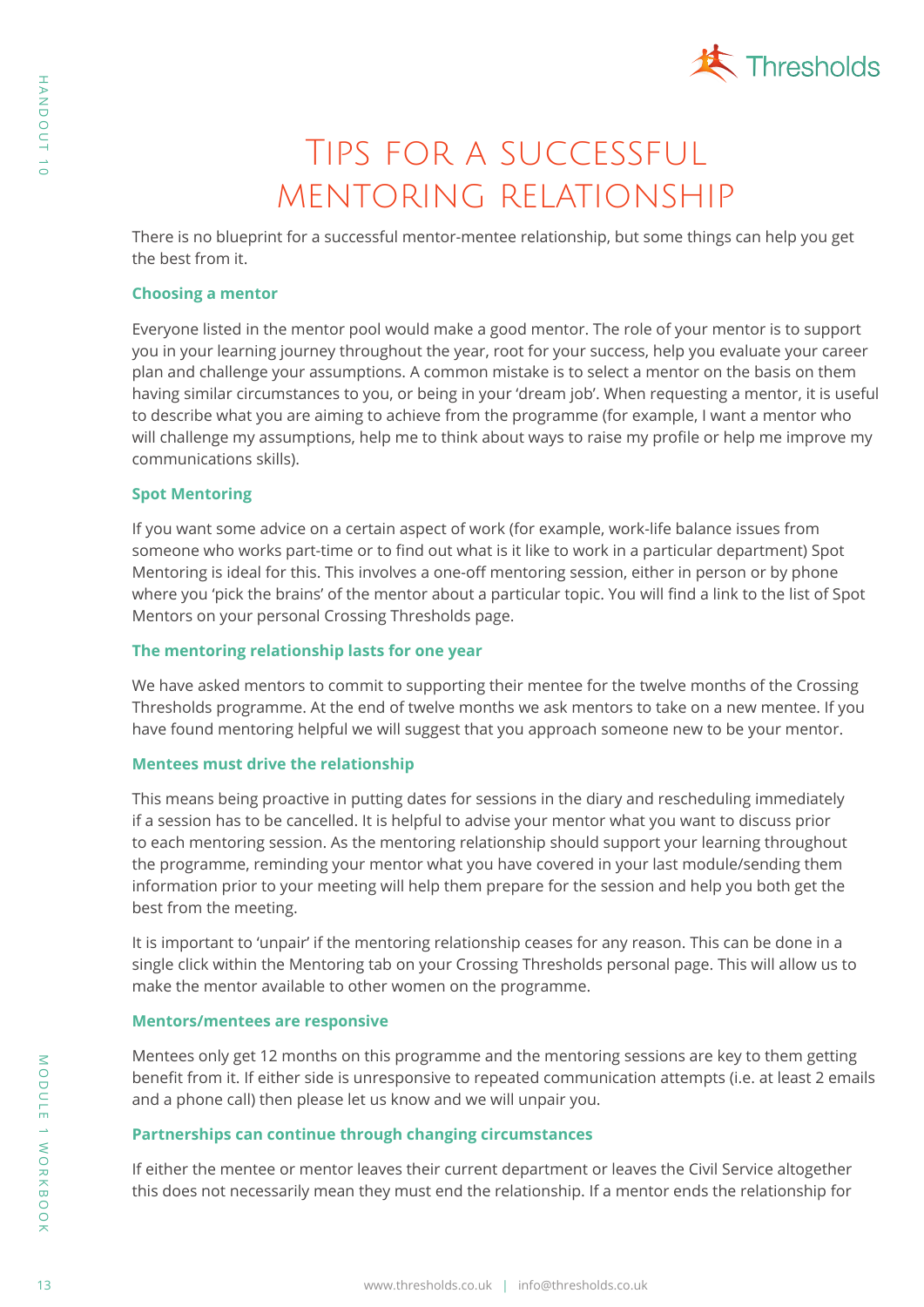

any reason within the first 6 months of the programme then the mentee can choose a new mentor.

#### **Unusual pairings can be very successful!**

Do not dismiss the possibility of a mentoring relationship working just because you don't immediately 'click'. Some of the most constructive partnerships are those where mentor and mentee have very different perspectives and challenge each other's ideas and approaches. Please don't change mentors because of personality differences.

#### **In advance of your first meeting:**

- • When you receive confirmation of your mentor pairing, give your mentor a call or send an email to arrange the first meeting; it makes sense to capitalise on the momentum built by the first module of the programme. Remember, it is down to you, the mentee, to drive the mentoring relationship.
- It is useful to send your new mentor your career plan (whatever stage it's at) before meeting up. You may also want to share your CV or other information about yourself.

#### **At the first meeting:**

- Take some time to get to know each other: share your backgrounds and aspirations, and whatever else you feel comfortable with, such as family situation and interests outside work
- It is useful to agree mutual expectations at the outset and have these as a written record of your commitment to the partnership
- Explore your action plan together. Explain to your mentor what stage you are at, for example are you still exploring which direction you want to pursue or are you clear about your goal and ready to devise a strategy? Your mentor will help you develop milestones and look at some actions you can take in the coming year. It's likely you will need to spend at least one full session clarifying this.

#### **Things that work well:**

- Agree at the outset your goals for the mentor partnership, and the frequency, length, structure and logistics for the sessions (we recommend one hour monthly but 30 minutes once a fortnight or 90 minutes every 6 weeks might work better for some)
- Take responsibility for suggesting dates and making sure they get in both your diaries. Blockbooking a number of sessions or setting up a recurring Outlook event can work well.
- • Don't be put off if a session gets cancelled take the initiative and get a new date arranged asap. It's really useful to take time to reflect on previous discussions before you go into a session, which allows discussions to build on each other.
- Take responsibility for what you want from the sessions. It helps to approach mentoring sessions in the 'learning mode', rather than 'performing mode'.
- Decide how you will evaluate the relationship along the way. Build in time for giving and receiving feedback at the end of each session, so you know that the sessions are serving their purpose or what else you need to do.
- Take thorough notes of each session and send your mentor a typed-up record of your discussion afterwards, with action points highlighted. Take action between sessions. Inform your mentor about your successes along the way.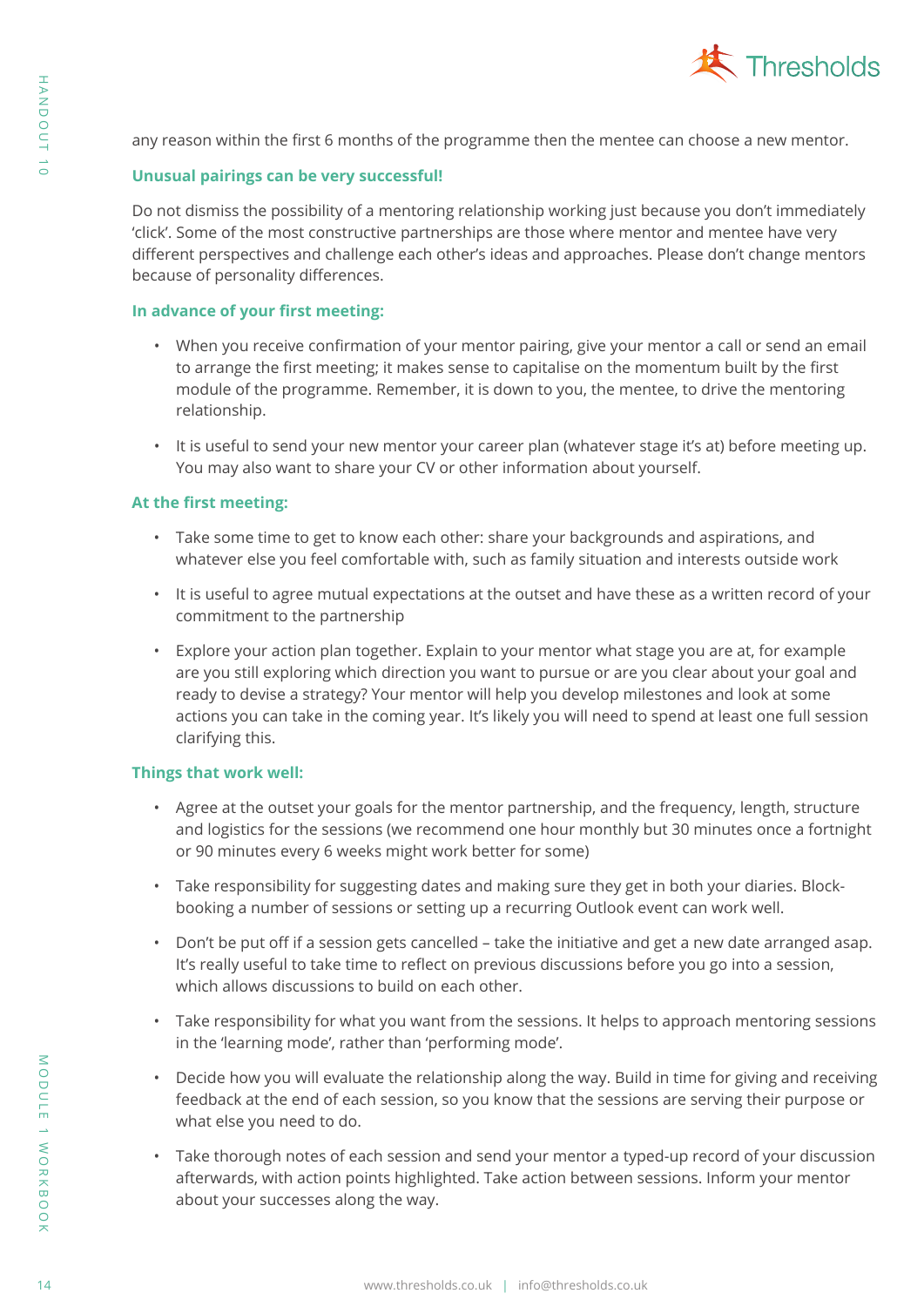

- Use your career action plan as a focus of your work together. You may also want to make a list of relevant topics to look at, for example as you work through the modules, make their themes the topic of your discussions. Be prepared to ask for specific help if appropriate, for example looking over an application form.
- Be honest and open. Show your appreciation for your mentor's support.

#### **Some possible pitfalls:**

- Looking to your mentor for the 'right' answers or strategy
- Asking your mentor to champion you (although by all means ask for strategic contacts)
- Overly focussing on apparent problems, constraints and obstacles instead look for creative alternative ways to achieve your goals
- • Cancelling or postponing sessions because you 'can't find the time'
- • Pulling back from the relationship if it seems not to be fulfilling your needs instead make sure you are asking for what you want and give feedback about what is / is not working for you
- Postponing sessions because you have 'nothing to report' there is always something to work on (including why you are finding it hard to focus on yourself / your career!)

We expect this to be a richly rewarding experience for both parties and hope you enjoy it!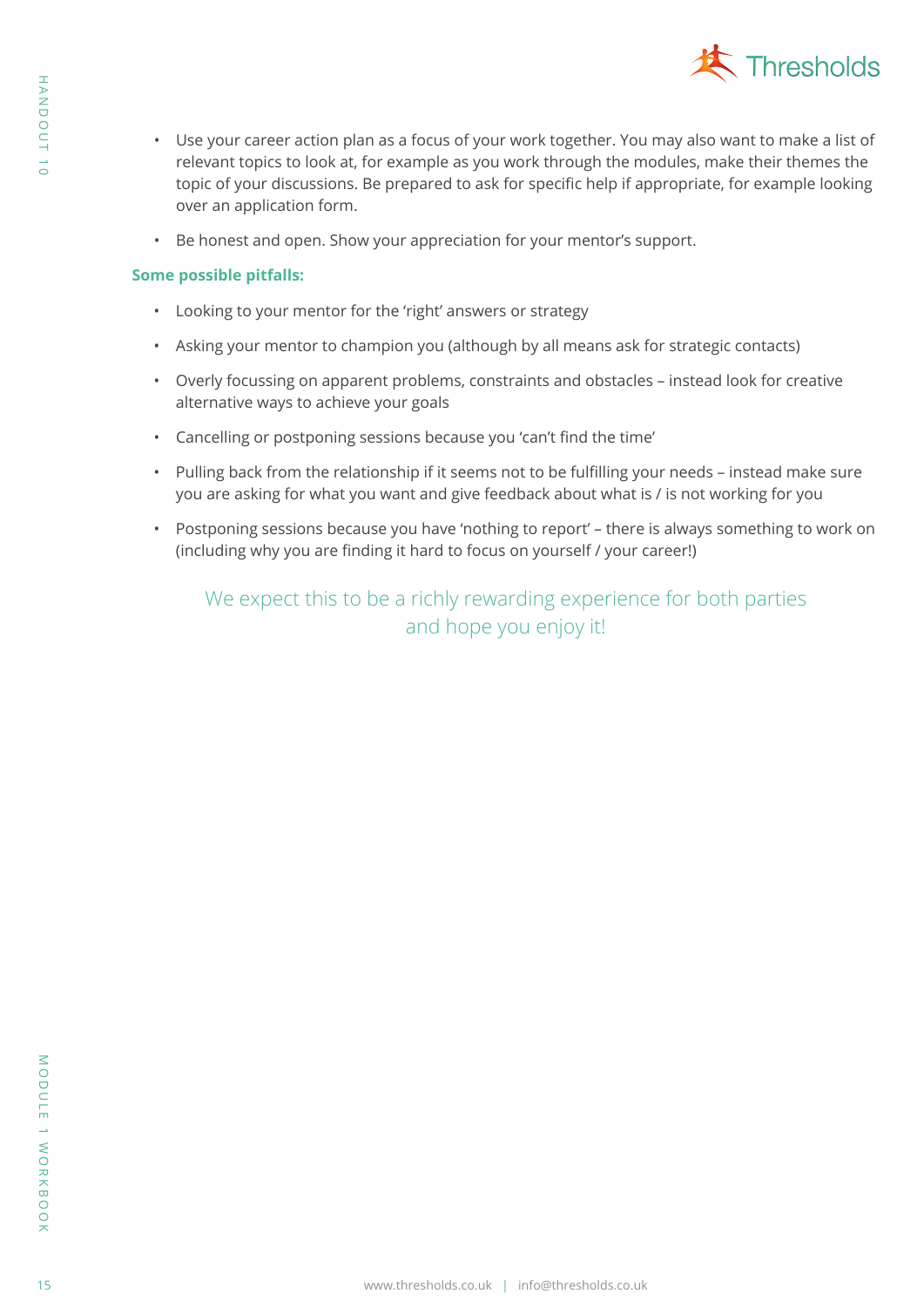

# SHADOWING TIPS

# Some practical advice from a Crossing Thresholds alumni

## **Some things to think about:**

- Use the course as a hook it's a fantastic excuse to shadow
- Force yourself to get over any embarrassment and don't focus on obstacles! The 'why will they want me hanging around' factor isn't helpful or true. People LIKE being shadowed. For a start it flatters their egos, but they can also take the opportunity to reflect on how they got to where they are and their own style.
- They are likely to say yes, and what would be lost if they didn't?

## **Picking someone to shadow**

Firstly, have a think about what you want to get out of it. I can't entirely claim this methodology, but my boss suggested there are three main types of job shadowing:

## **1 The profile-raiser**

Do this if:

- You feel a bit 'under the radar'
- You've had (irritating) comments like 'needs to have more impact/visibility'
- Candidates might be people in your own organisation, or people in senior positions outside.

# **2 The experience-gainer**

Do this if:

- • You want to pick up some specific tips on leadership or a particular work area (someone in our group, for example, is focusing on HR leaders)
- • You want to gain some specific experience e.g. following someone to a key meeting to see how to influence/negotiate

# **3 The tactical manoeuvre**

Do this if:

- You want a job somewhere or with someone in particular
- You need to widen your network to create more opportunities

If you're greedy like me (and have fabulously kind managers), you can do all three... Ask people to help you identify suitable candidates- there will be a lot not on your radar. I spoke to:

- My boss and my Director
- My mentor
- Colleagues
- People on my CT course (very useful)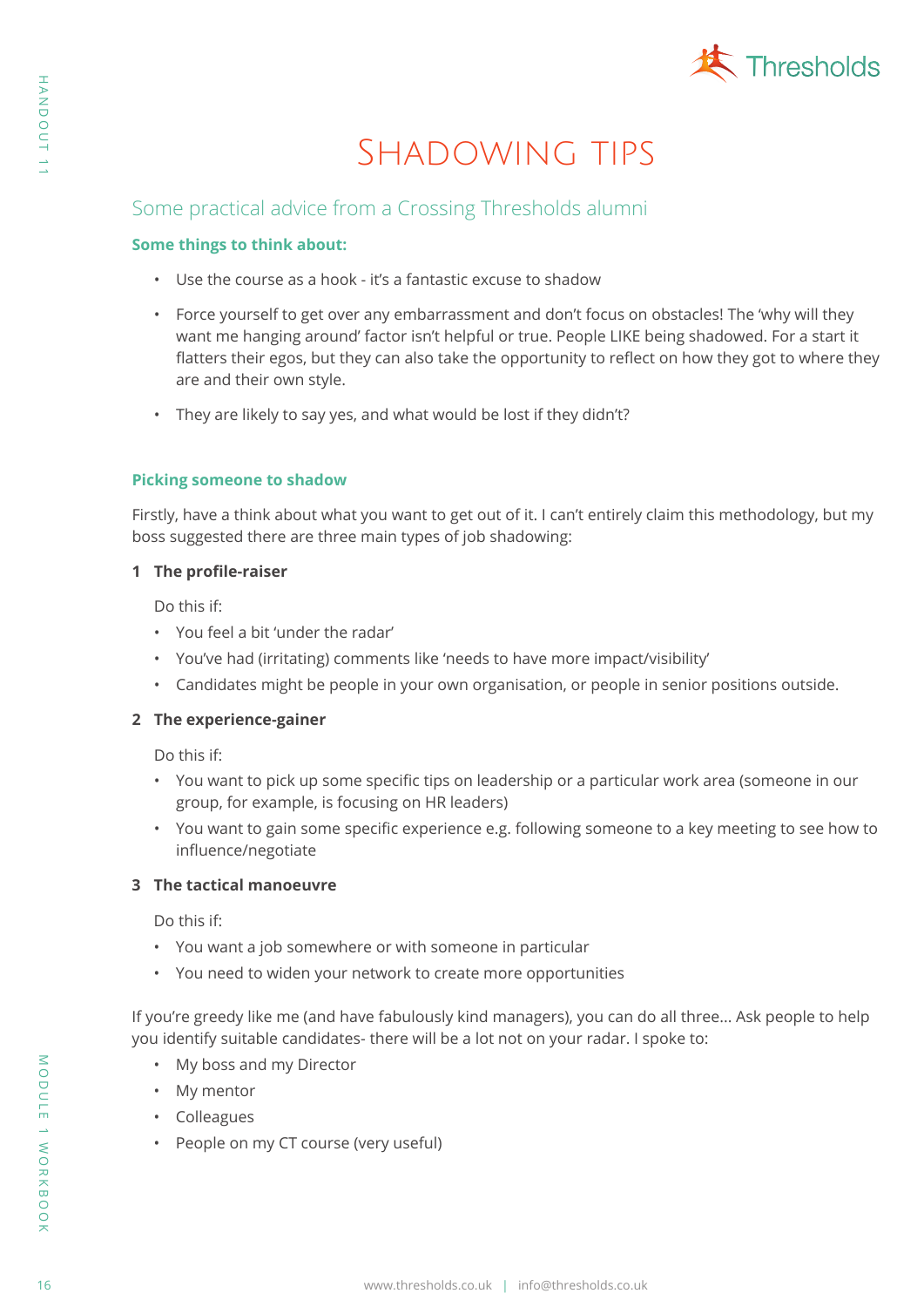

### **How to pitch yourself**

It's worth giving a bit of thought to how you pitch yourself to the person you want to shadow. Firstly, use contacts or ring private office/the PA etc. to find out who the best person to contact is.

Things you might want to cover in your (short!!) pitch email:

- You're on the (prestigious!) Crossing Thresholds, which develops female talent in the SCS feeder grades
- • Briefly, why you want to shadow them (flattery works here!). What have you seen of them, why are you impressed by them?
- What are you hoping to get out of it?
- • Small bio pic: keep it very snappy (I did 2-3 sentences tops); make yourself sound like an interesting/relevant person to have around for the day.
- How long you want to shadow them for and the timescale (in the next six months, say). Don't be apologetic about taking up their time etc.

And be prepared to follow up - realistically, you're not top of the priority list, but that doesn't mean they don't want to do it.

I asked for 15 minutes at the end of each for a one-to-one, where I could ask some of my key questions if I didn't get the opportunity during the day.

### **Making the most of it**

Do a bit of prep - ask if there are any background papers for meetings. Read around the current big issues. Google a bit!

Have some killer questions in your pocket for a one-to-one.

Be prepared to introduce yourself and explain what you're doing there!

Be prepared at the end of meetings to answer 'how did you think that went?' type questions.

Don't be afraid to sell yourself a bit - use the opportunity to enhance your reputation.

Feedback afterwards to course mates/peer groups and colleagues (another profile raiser!).

Good luck, and enjoy it!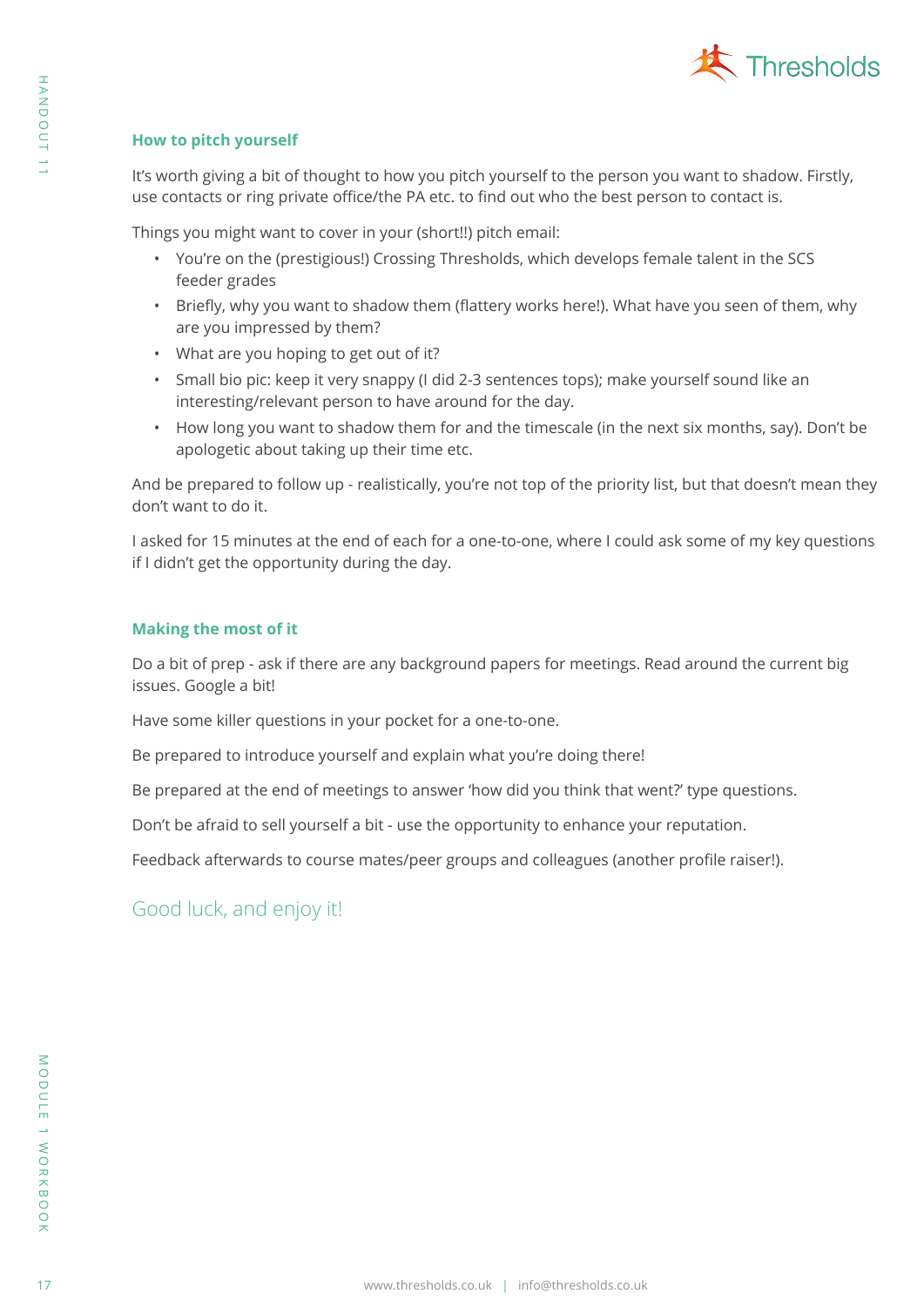

# Getting the most from your Peer Group

# Purpose of the Peer Groups

- 1 Assignments and discussions on the self-directed days
- 2 Organising your Peer Group Hot Topic
- 3 Sharing and support

# Suggestions to maximise the benefits of your Peer Group

- Arrange meeting times and platforms for the Self-directed day 2 sessions for Modules 2-5. This includes a monthly catch up.
- Take turns to put together the agenda, facilitate conversations and produce a write-up of the day
- Working through the peer group activities from the self-directed page
- Looking at each other's action plans to see if there are any common needs or similar milestones so you can learn from each other
- Supporting each other to take strategic steps, especially if outside comfort zone, e.g. going to speak to senior people, apply for new job, etc.
- Hearing each other's progress and celebrating successes Sharing resources, articles, websites, information about development opportunities, etc.
- Shadowing each other, or suggesting people in each other's departments (this could be a virtual coffee)
- Exploring common areas for development something you could tackle together or go on a course together
- Share tips re. how to get the best from your mentor
- Helping each other to digest and process feedback, e.g. from annual review or interview
- Inviting one of your mentors to speak to the whole peer group on a relevant subject
- Challenging any negative assumptions
- • Virtual coffees, lunches, evenings
- Unpacking further themes and topics from the facilitated day
- Keep focussed on what you want as individuals and a group from the programme.
- Decide on a monitoring/feedback/evaluation of the days. "What went well/want more of"
- Have fun!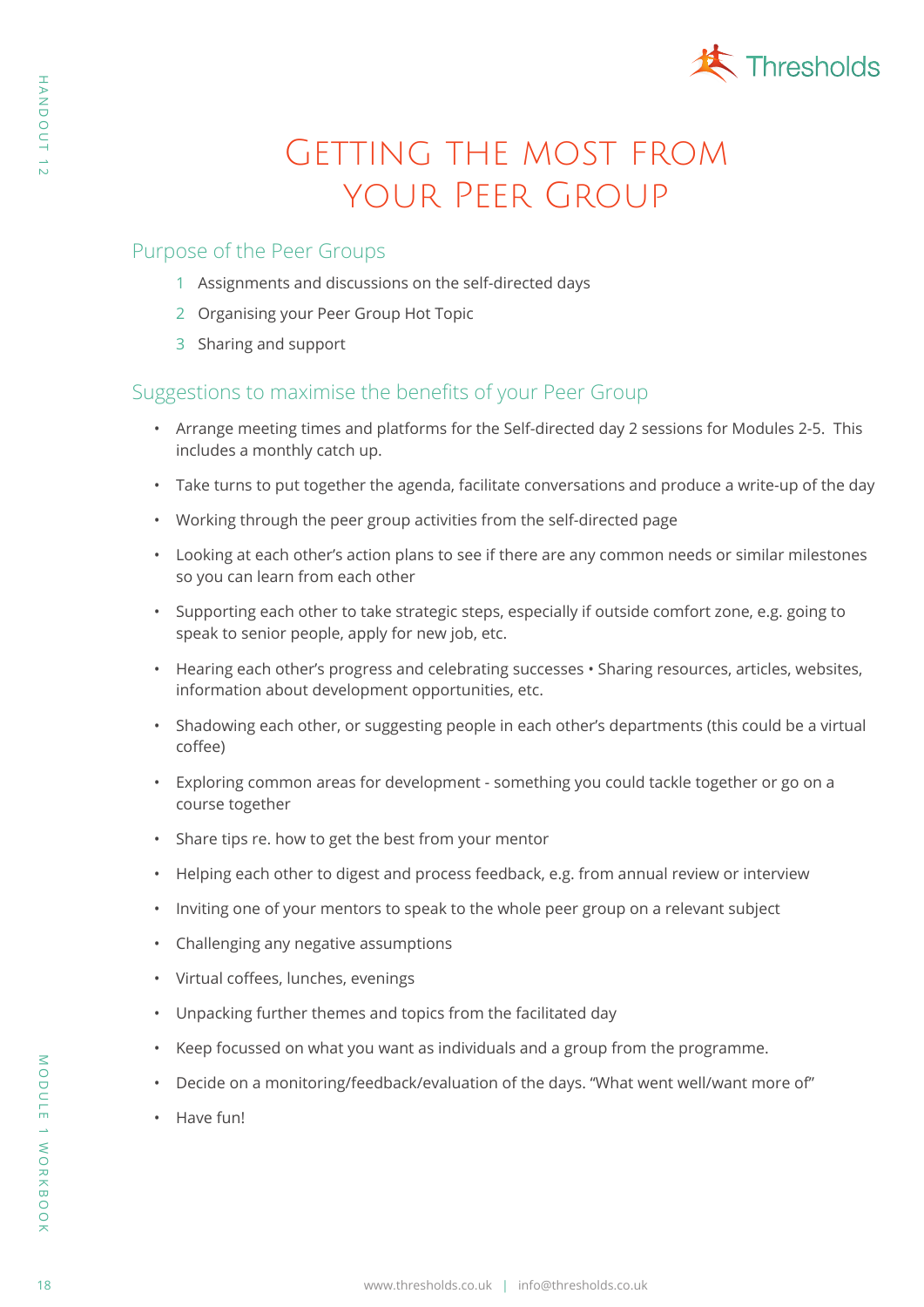

# Working in Peer Groups

Please discuss the following and not the key points

#### **What do you want from your peer group?**

(This might include things like input to job applications, feedback on ideas, informal get-togethers, etc)

**What particular things can you offer your Peer Group?**

(E.g. skills, experiences, contacts, etc)

#### **Logistics**

(What platform will you all use to virtually meet? Who will arrange your monthly catch ups? How will you communicate between modules? )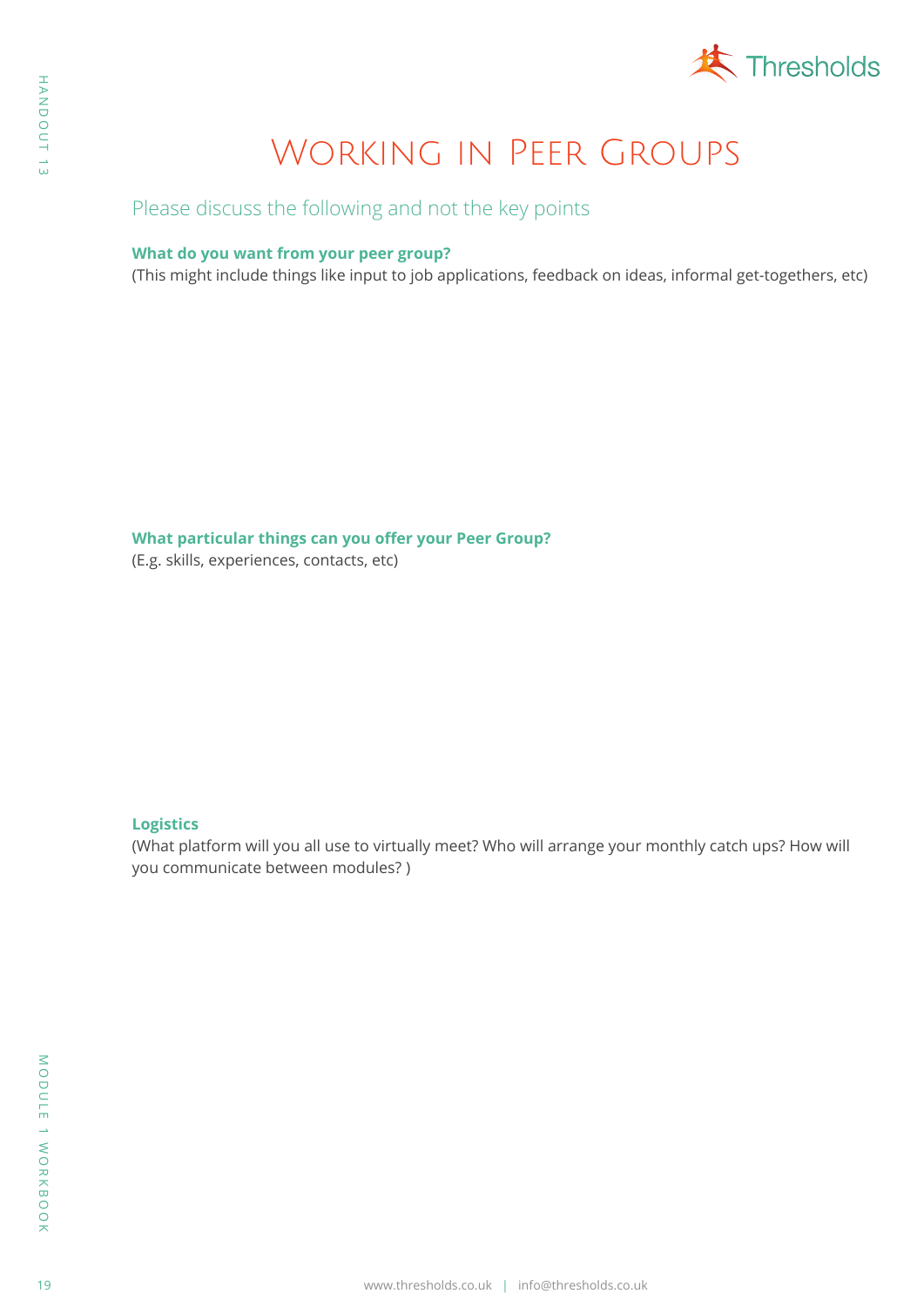

# Career planning - milestones

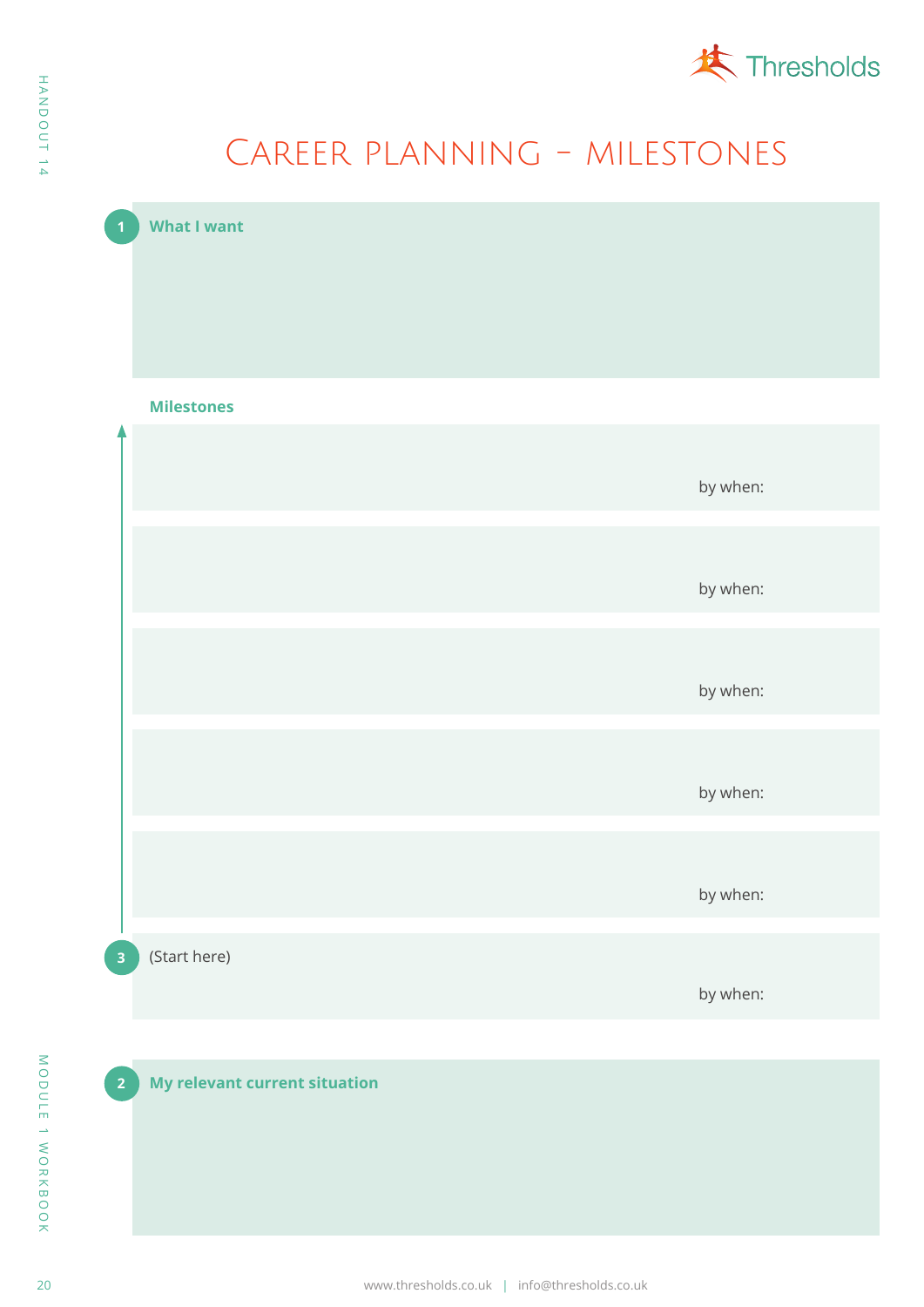

# Career planning - first year actions

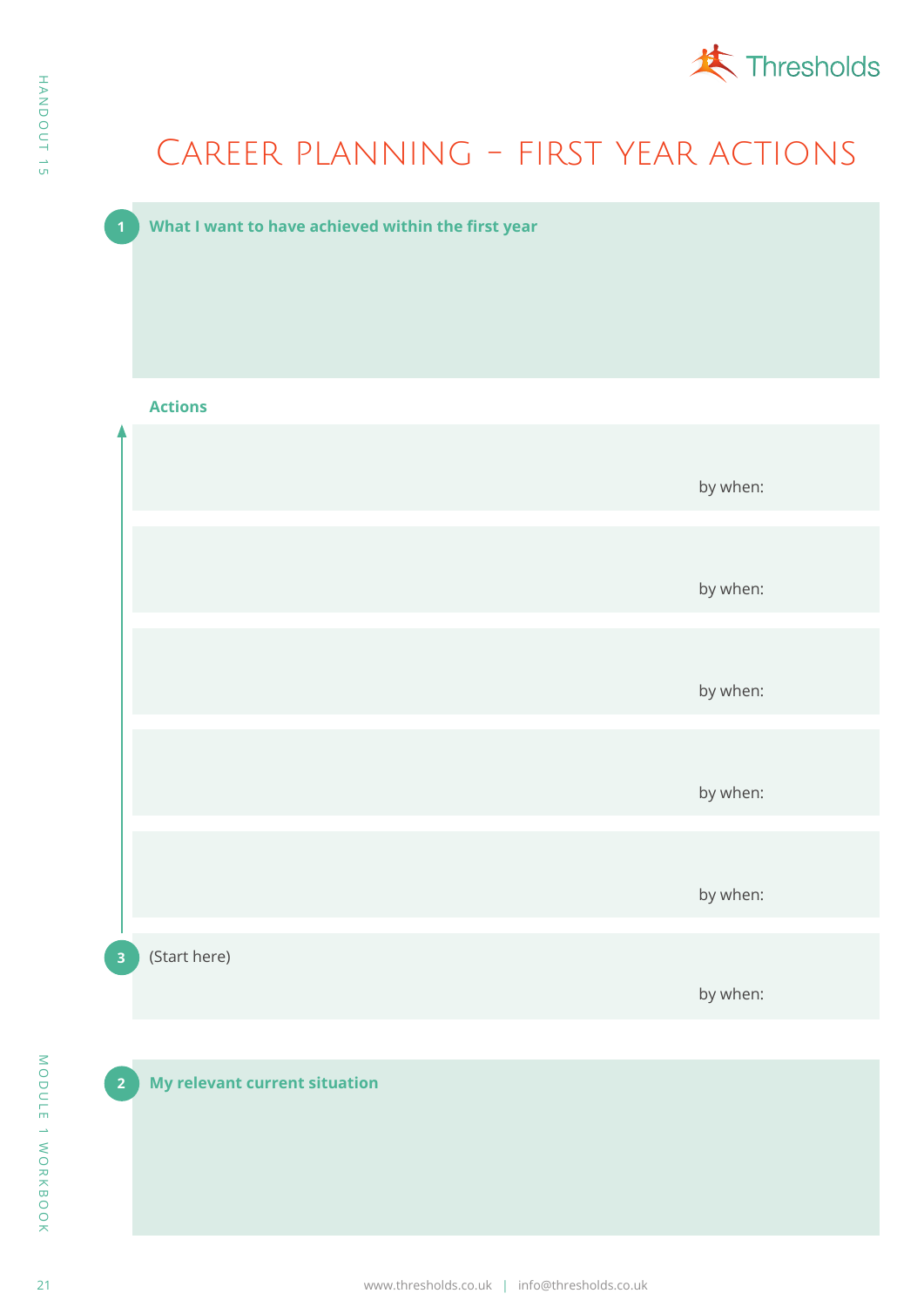

# Hot Topics

Each Peer Group will be responsible for organising a Hot Topic session at one of the self-directed days. Hot Topic events are 30 to 60-minute learning events, designed and facilitated by group members, for group members.

Each group will be allocated a theme: you can work with the theme as it is or, if you prefer, you can narrow your theme down to something more specific – it's up to you. There are many ways you can approach your Hot Topic:

- The more imaginative and participative the approach, the greater the impact.
- It helps to be clear about what you want your Hot Topic to achieve sharing different ideas, increasing participants' self-awareness, giving people tools to take away etc. - this will help to inform the approach you take.
- Think about what resources you have. How can you make best use of them to achieve your desired result?
- It's a perfect opportunity to expand your network by inviting guest speakers to join the session. Think of yourselves as facilitators rather than presenters. Questions are more stimulating than answers.
- It's useful to structure your presentation in a way that is engaging and interesting for the participants. Taking turns to present sections/activities allows everyone to practice.
- Suggestions: short presentation by a speaker (external or internal) or a brief presentation by a group member, followed by a group exercise and/or a structured discussion. Previous examples include 'Question Time' style debates, films of compiled interviews, exploring case studies, series of roleplays, self-assessment questionnaires, 'expert' speakers, café discussions etc.
- The only way you can get this 'wrong' is by turning it into a problem to be solved rather than an opportunity to be gained from!

# **Peer Group 1: "Getting the right work done" (Module 2)**

# **Peer Group 2: "Authentic personal impact" (Module 3)**

# **Peer Group 3: "Communicating in a virtual world" (Module 4)**

# **All Peer Groups: "Raising your profile" (Module 5)**

**The suggested timing for Hot Topic event is 11am. Your peer group will deliver your event on the self-directed day of each module**, to the rest of your cohort. Each peer group is responsible for inviting the rest of the cohort to their Hot Topic event: use the link from your personal page to email the whole cohort.

The final Hot Topic at Module 5 will work differently; each peer group will work separately and deliver a presentation to an invited audience (perhaps your line manager/counter-signing manager or anyone else you feel can help you achieve your career choices). This presentation is an opportunity to show what you have to offer and to 'raise your profile' with some of the people who have an influence over your career.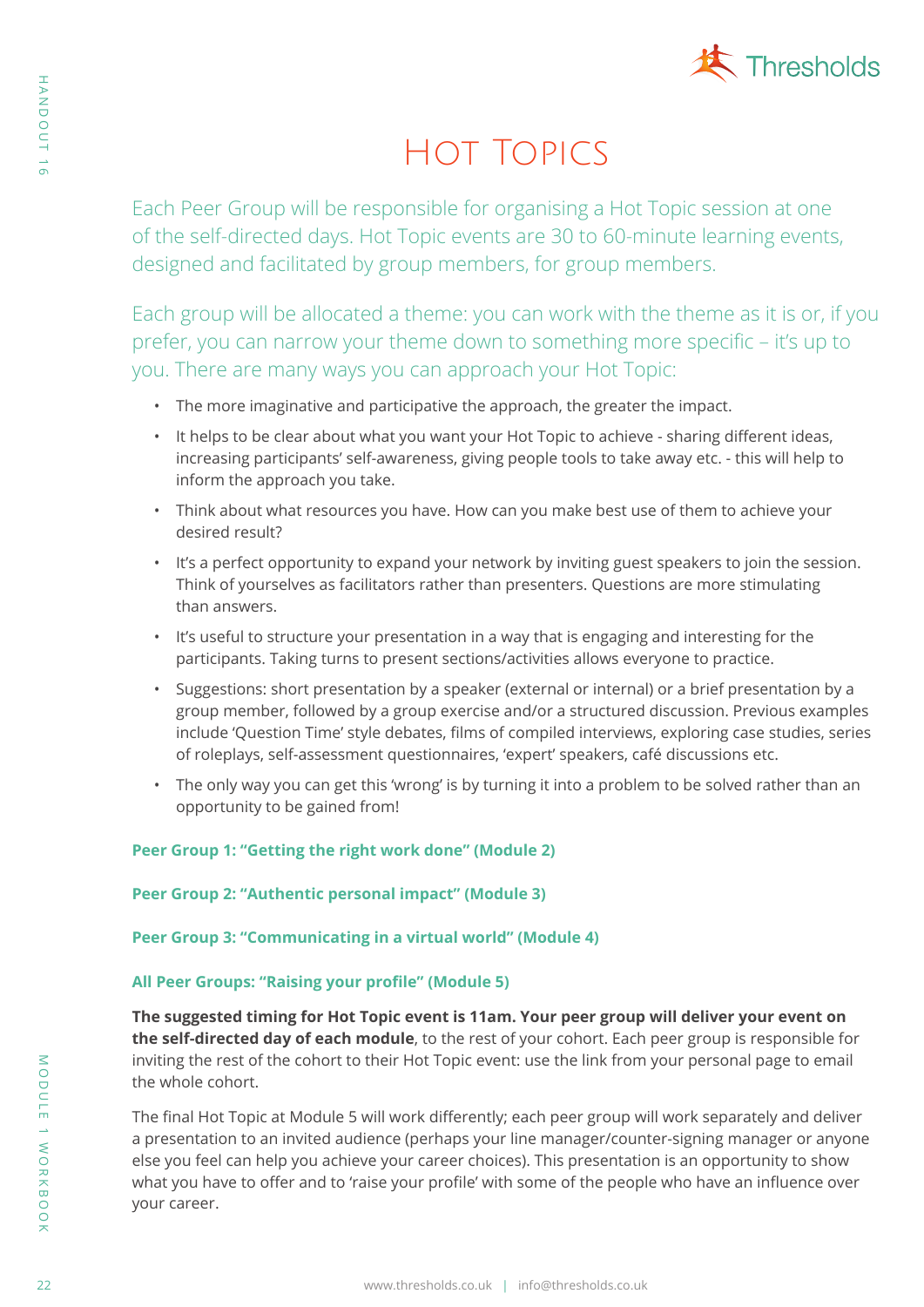

# Hot Topics FAQs

#### **What if we are delivering virtually?**

Think about the IT platform that would work best for your cohort. Speakers can join virtually and you will have flexibility over timings on your self-directed days.

#### **My speaker can't make 11am - is there any flexibility?**

Yes – we have suggested the timing but you are in control, so please feel free to amend the timing to suit your group and any speakers if you need to.

#### **Equipment and materials?**

Your peer group will be responsible for arranging the meeting (after selecting the IT platform of your choice) and issuing the invitations. Most IT platforms allow you to share your screen to show handouts and you can send them in a follow up email, should you wish to.

#### **Is there a budget?**

Thresholds do not have a budget for Hot Topics.

### **How do we ensure that we don't duplicate what the facilitator will be covering in the rest of the module?**

We have carefully chosen the Hot Topic themes to complement the other topics we will cover in the module. If in doubt, please refer to the Module Agenda on your personal Crossing Thresholds page.

### **Do you need to know what we have planned for the Hot Topic?**

Yes, please! Your allocated Peer Group contact person needs to write a brief outline of your Hot Topic in the 'Hot Topic' section of their own Crossing Thresholds page.

### **Can Thresholds help?**

The Thresholds team are there if you have any general enquiries but will not be attending the selfdirected days. We really encourage Peer Groups to work together on the Hot Topics. It's such a great opportunity to use your initiative and creativity and to reach out and use your networks. This is your chance to run things for 30-60 minutes!